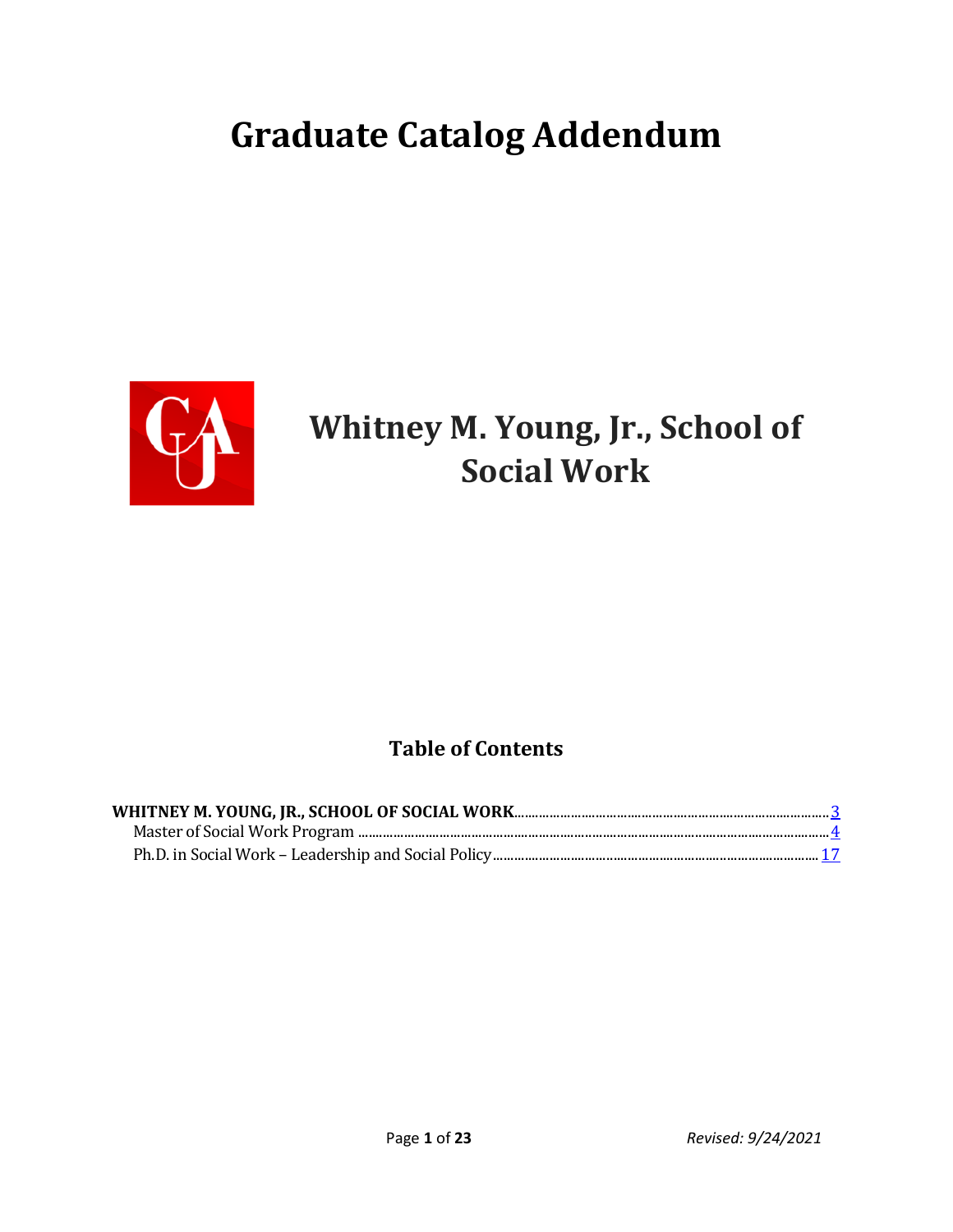# **ACADEMIC STRUCTURE**

# **Graduate Programs of Study**

| WHITNEY M. YOUNG, JR. SCHOOL OF SOCIAL WORK |             |                                                                                         |     |        |    |
|---------------------------------------------|-------------|-----------------------------------------------------------------------------------------|-----|--------|----|
|                                             | Social Work | Social Work<br>Specializations:<br>$\bullet$ Child & Family<br>• Health & Mental Health | MSW | 440701 | 59 |
|                                             |             | Social Work                                                                             | PhD | 440701 | 72 |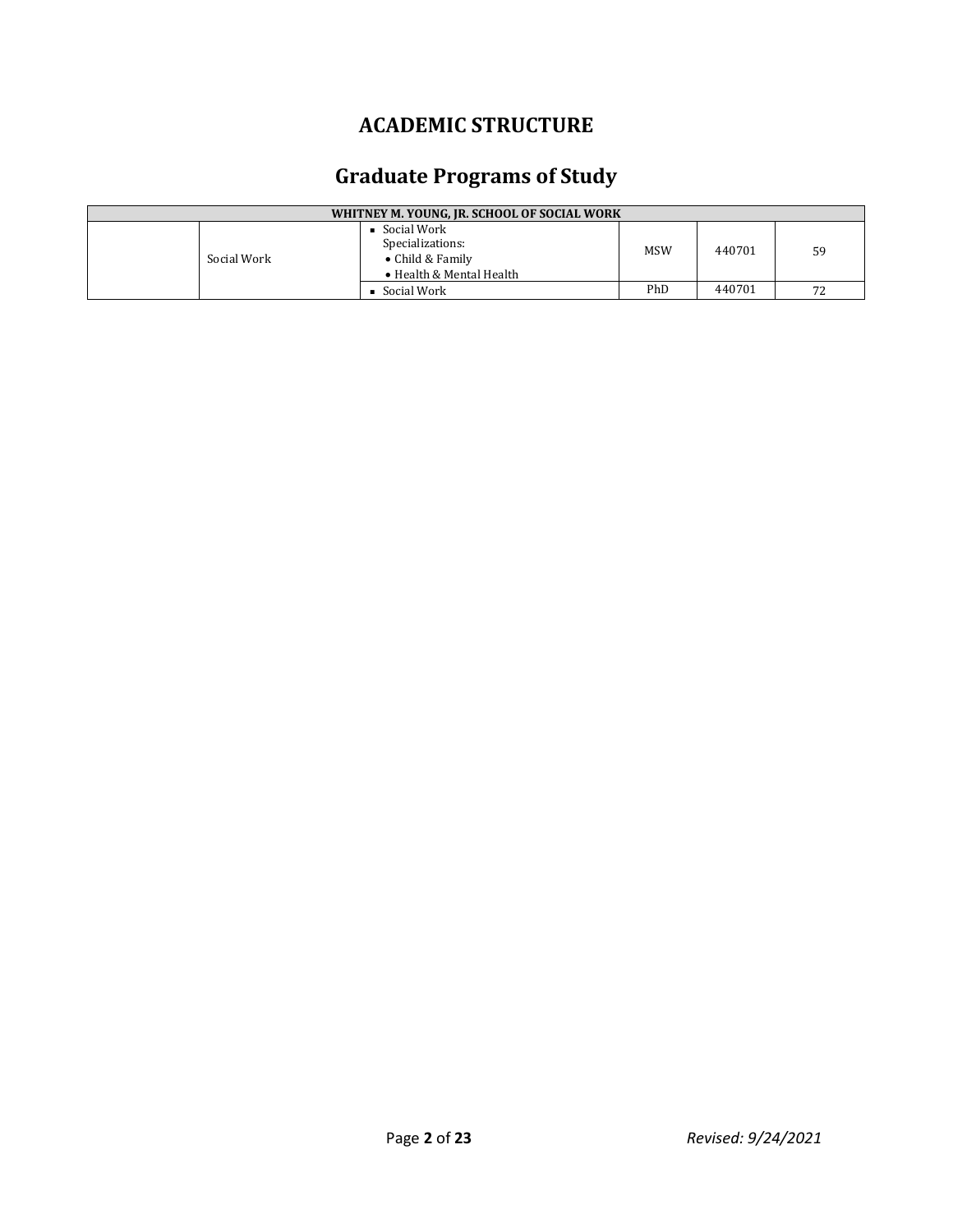# **Whitney M. Young, Jr., School of Social Work**

# **Office of the Dean Thayer Hall Telephone: (404)-880-8549**

The Whitney M. Young, Jr., School of Social Work was founded in 1920 and incorporated under the laws of the State of Georgia in 1925. The School was granted membership in the American Association of Schools of Social Work in 1928 and when the accrediting body was succeeded by the Council on Social Work Education in 1952 the School became a chartered member and has maintained its accreditation since then. The School of Social Work has an extraordinary heritage that began with Forrester Blanchard Washington, the third Director of the School. He was a visionary African American social worker who led the Atlanta School of Social Work from 1927–1947 and the Atlanta University School of Social Work from 1947–1954. Washington sought to transform social welfare conditions in the South by developing a much needed educational institution to train African American social workers. Washington's legacy lives in the continued viability of the School that celebrated its 90th year in October 2010.

#### **Mission**

The mission of the Whitney M. Young, Jr., School of Social Work is to prepare social work professionals, practitioners, and leaders with the knowledge, skills, and abilities to address culturally diverse human and social issues locally, nationally, and internationally.

#### **Vision**

The School's vision is to provide relevant social work programs, practice and research that will empower and sustain social work professionals to serve diverse populations in a variety of settings.

The School prepares professionals who demonstrate a heightened sense of social consciousness to be creative, responsible, and are committed to search for solutions to problems of poverty, social, economic and environmental injustices, sexism, racism, and other forms of oppressions in society, while preserving the heritage of the African American people. A liberal arts foundation provides the basis upon which the program core is shaped, supported, and implemented through its baccalaureate, master and doctoral degree programs. The School maintains relationships of mutual respect with alumni, affiliated agencies, other local, state and national agencies and professional organizations.

The Whitney M. Young, Jr., School of Social Work is accredited by the Council on Social Work Education (CWSE) and is committed to advance the aims of the profession through education for excellence in social work practice and to the core values of the profession.

#### **Programs of Study**

Master of Social Work Degree\* (59 Credits) Specializations:

- Child and Family
- Health/Mental Health

**\*This program offers five-degree completion options: 1) Two-Year Option (59 Credits); 2) Two-Year Option B (59 Credits); 3) Two-Year Option C (59 Credits); 4) Three-Year Option (59 Credits); and 5) One-Year, Full-Time Advanced Standing Option (38 Credits)** Doctor of Philosophy Degree in Social Work (72 Credits)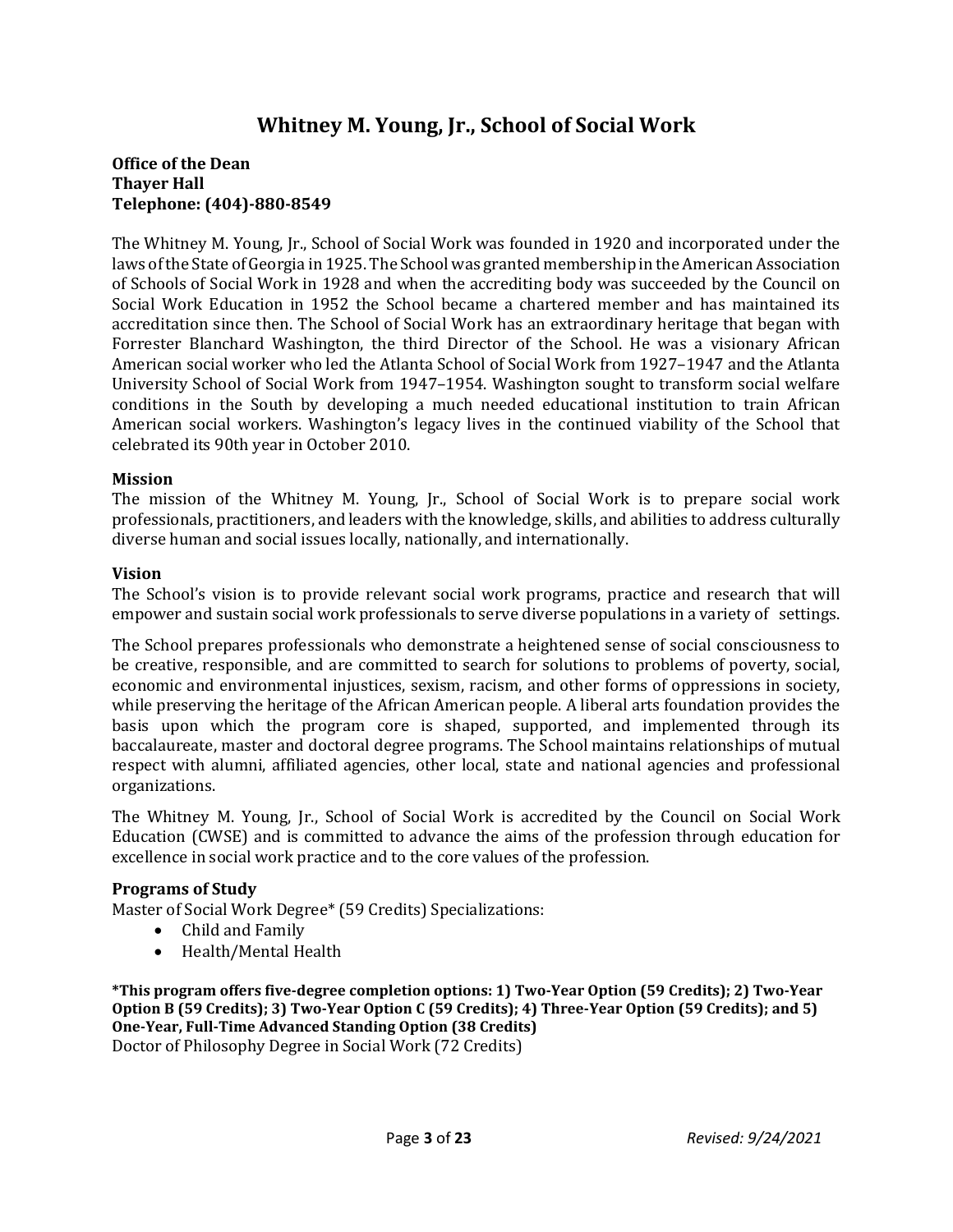**Social Work Master's Degree Program Program Director Thayer Hall, Room 232 Telephone: (404) 880-8531**

#### **Program Overview**

The **Master of Social Work Degree** Program provides a quality graduate education to prepare students to be excellent direct service social work practitioners. The Program prepares students to demonstrate a heightened sense of social consciousness and to become culturally competent social workers capable of addressing and resolving complex social problems and issues affecting diverse groups in a variety of settings. However, the emphasis is to prepare graduates to be creative and responsible social work professionals who, in pursuit of social justice within a global context, demonstrate commitment to the search for solutions to problems affecting the African-American community, with a focus on children, families, and males within the context of family and community.

The **Master of Social Work Degree Program** further seeks to advance the aims of the profession through education for excellence in advanced clinical social work practice and offers two specializations: 1) Child and Family and 2) Health/Mental Health. Both specializations utilize ecological and systems theories as a base though they draw upon other theories including developmental and life-stage theories. Three major integrative themes undergird the curriculum: Afrocentric Perspective; Humanistic Values; and Autonomous Social Work Practice Roles.

The Program mission is built upon a liberal arts base and an Afrocentric, autonomous social work practice model heavily guided by humanistic values that enable students to engage in competent practice.

#### **Mission**

The mission of the Master of Social Work Program is to provide to prepare social work practitioners who, in pursuit of social justice within a global context, demonstrate commitment to service and serving problems affecting diverse individuals, families, groups, organizations, and communities.

#### **Vision**

The vision of the Master of Social Work Program is to create social work professional program practitioners with knowledge, values and skills for research, advocacy, and practice to be effective and culturally competent with a strong impact on diverse global populations.

#### **Program of Study Master of Social Work**

The Master of Social Work Degree Program offers the following five degree completion plan of study options:

- 1) Two-Year Option A (59 Credits)
- 2) Two-Year Option B (59 Credits)
- 3) Two-Year Option C Spring Enrollment (59 Credits)
- 4) Three-Year Option (59 Credits)
- 5) One-Year, Full-Time Advanced Standing Option (38 Credits)

#### **Admissions Requirements**

In addition to the General Admissions Requirements as published in this Catalog, all applicants to the Master of Social Work Degree for the Two-Year, Full-Time; Three-Year, Part-Time Option; and One-

Page **4** of **23** *Revised: 9/24/2021*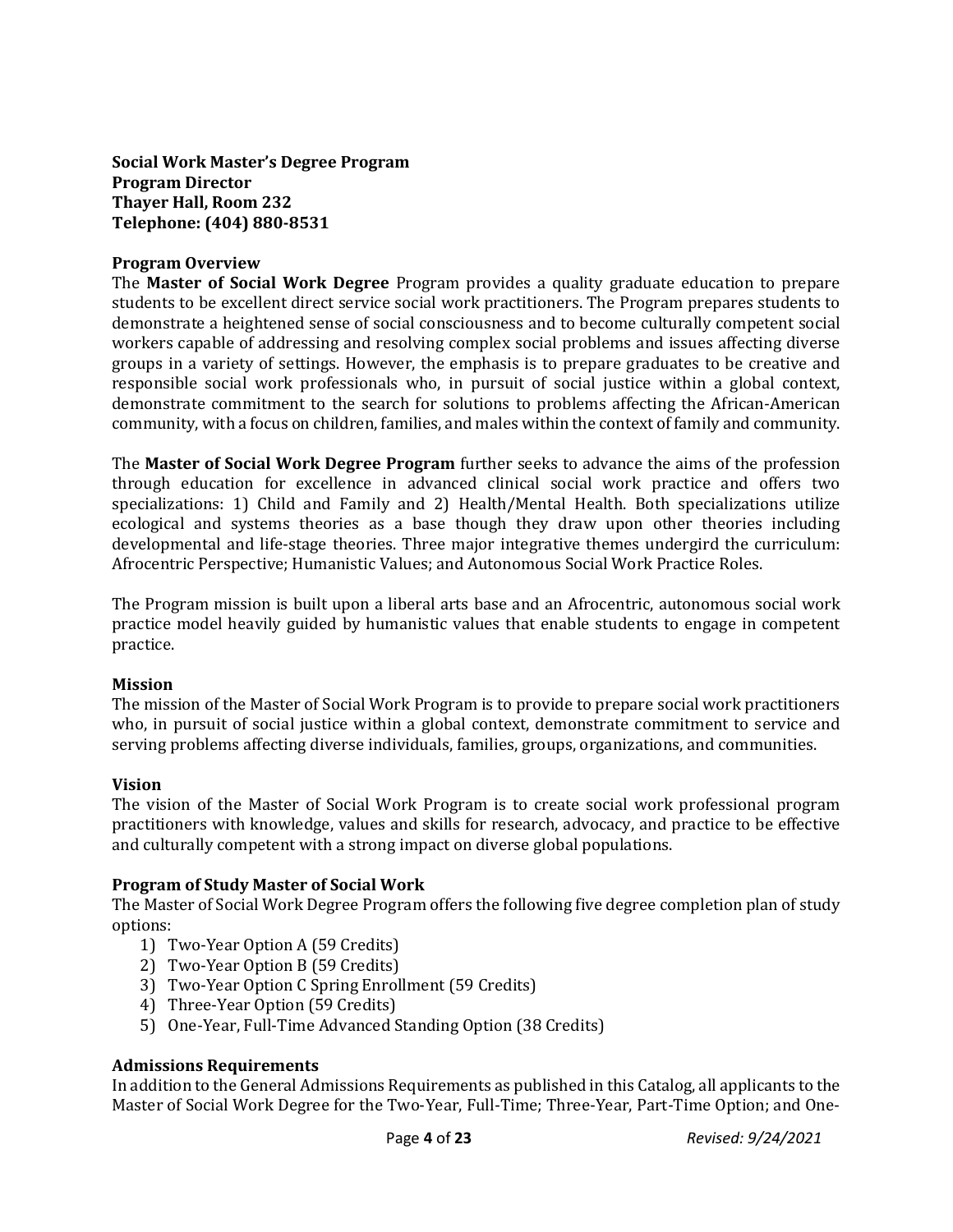Year, Full-Time Advanced Standing Option must submit an personal statement. The applicants for the One-Year, Full-Time Advanced Standing Option must have a Bachelor's degree in social work from a Council on Social Work Education (CSWE) accredited program in order to be eligible for Advanced Standing. The GRE is waived for application to the MSW Program.

All applicants for the **Master of Social Work Degree** must have completed a minimum of twentyseven **(27)** liberal arts undergraduate credit hours as follows: Human Biology (3) Humanities (21) Mathematics (3)

Applicants who have liberal arts deficiencies may be admitted conditionally, such students must complete all liberal arts requirements during their matriculation in the MSW program.

# **Note:** *The Master of Social Work Degree program does not permit academic credit for life or work experience.*

# **Program Objectives**

- 1. Prepare graduate students for service in the social work profession as competent advanced direct social work practitioners.
- 2. Prepare students to apply multiple theoretical frameworks and practice models to work with client systems of all sizes to resolve complex social issues.
- 3. Prepare students for ethical and culturally competent practice with diverse systems of all sizes, including the ability to utilize an Afrocentric Perspective to resolve complex social issues and to promote and advocate for social and economic justice.
- 4. Provide students with social work research, knowledge, values, and skills that will enable them to provide leadership in service delivery systems on a global level.
- 5. Prepare students to acquire skills to use technology appropriately to ensure competent and ethical practice and provide access to opportunities that enhance their personal and professional growth.

# **Student Learning Outcomes**

Students pursuing the Master of Social Work Degree will:

- 1. Demonstrate Ethical and Professional Behavior.
- 2. Engage Diversity and Difference in Practice.
- 3. Advance Human Rights and Social, Economic, and Environmental Justice.
- 4. Engage in Practice-informed Research and Research-informed Practice.
- 5. Engage in Policy Practice.
- 6. Engage with Individuals, Families, Groups, Organizations, and Communities.
- 7. Assess Individuals, Families, Groups, Organizations and Communities.
- 8. Intervene with Individuals, Families, Groups, Organizations and Communities.
- 9. Evaluate Practice with Individuals, Families, Groups, Organizations and Communities.
- 10. Demonstrate and apply the concepts of the Afrocentric Perspective in Practice with Individuals, Families, Groups, Organizations and Communities.

The degree, Master of Social Work, is conferred by Clark Atlanta University upon those students who have a cumulative GPA of 3.0 or better.

# **Master of Arts Degree in Social Work** *Two-Year, Full-Time Option and Three-Year, Part-Time Option* **(59 Credits)**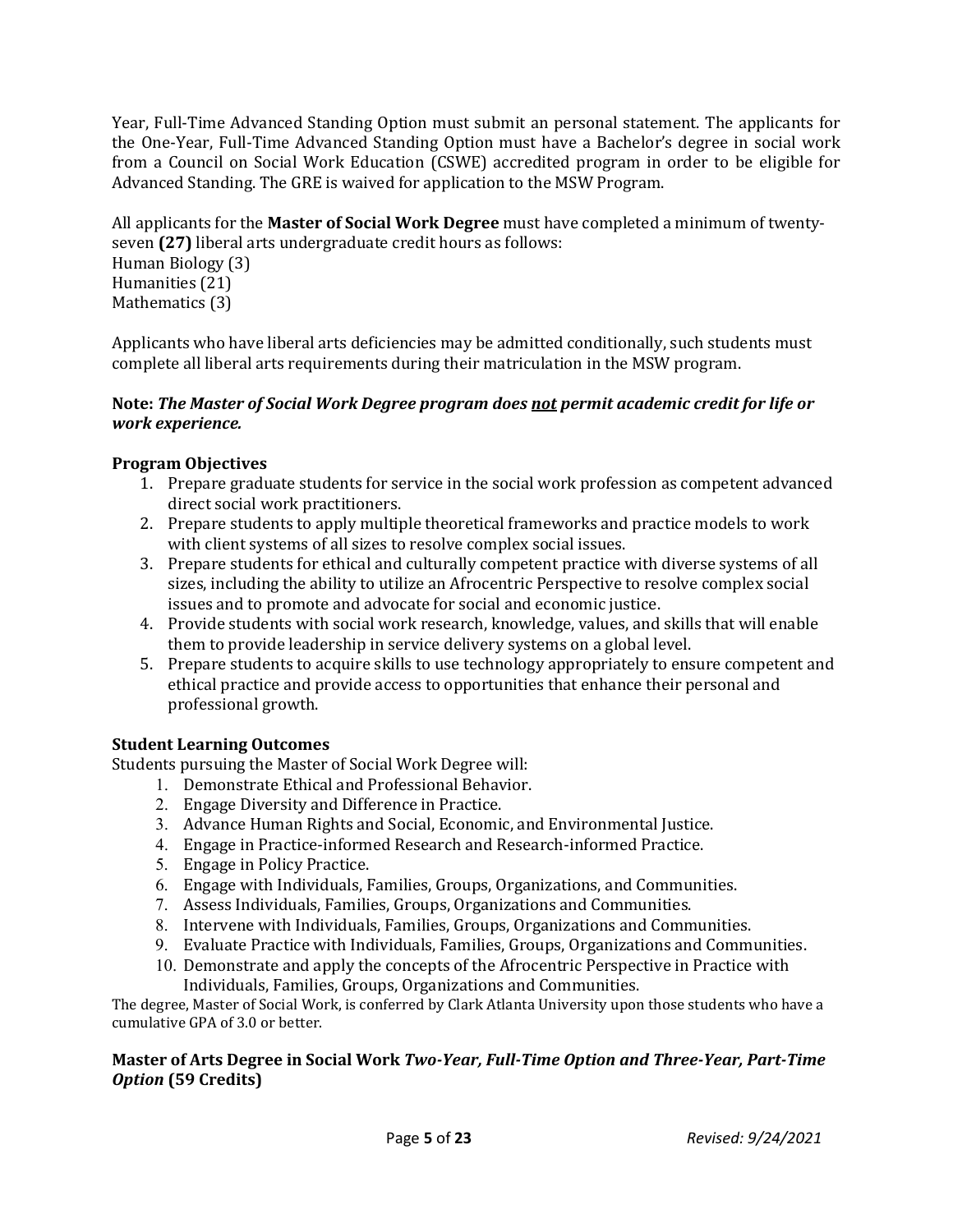# **Degree Requirements**

In addition to the General Degree Requirements as published in this Catalog, students pursuing the **Master of Arts Degree in Social Work** *Two-Year, Full-Time Option A, Two-Year Option B, Full-Time, Two-Year Option C, Full-time* and *Three-Year, Part-Time Option* must complete the following Plans of Study for the respective option and fulfill all the requisite academic and field practicum requirements. Full-time status requires graduate students to enroll for a minimum of nine (9) credits per semester.

# **1. Course Requirements Core Courses: 50 Credits**

CSSW 500A, Social Work Practice I (3)

CSSW 500B, Social Work Practice II (3)

CSSW 501A, Concurrent Field Practicum I (3)

CSSW 501B, Concurrent Field Practicum II (3) CSSW 502A, Concurrent Field Practicum III (3) CSSW 502B, Concurrent Field Practicum IV (3)

CSSW 503, Clinical Social Work Practice and Theory (3)

CSSW 504A, Advanced Direct Social Work Practice: Focus on Child and Family (3) or CSSW 504B, Advanced Direct Social Work Practice: Focus on Health/Mental Health (3)

CSSW 505, Social Work Practice with Diverse Populations (3)

CSSW 585, Research Methods I (3)

CSSW 586, Research Methods II (3)

CSSW 600A, Human Behavior and the Social Environment I (3) CSSW 600B, Human Behavior and the Social Environment II (3) CSSW 611, Psychopathology (3)

CSSW 700, Social Welfare Policy and Services (3) CSSW 709, Differential Policy Analysis (3) CSSW 801, Clinical Leadership and Professional Development (2)

#### **Electives: 9 Credits**

CSSW 506, Program and Organizational Development for Direct Social Work Practice (3) CSSW 508, Brief Intervention Methods (3)

CSSW 510, AIDS: Psychosocial Issues and Intervention (3)

CSSW 511, Intervention Strategies with Children and Adolescents (3) CSSW 512, Intervention Strategies with Adults and the Aged (3) CSSW 513, Child Abuse and Neglect (3)

CSSW 514, Group Processes in Social Work Practice and Administration (3) CSSW 517, Community-Based Health Care (3)

CSSW 518, Community Health Promotion and Disease Prevention (3) CSSW 520, Family Therapy (3)

CSSW 521, Supervision and Consultation in Clinical Practice (3) CSSW 522, Public Health Social Work Practice (3)

CSSW 590A, Research Methods III: Thesis or Conceptual Paper (3)

CSSW 603, African-American Families (3)

CSSW 606, Alcoholism and Drug Dependency (3)

CSSW 609, Emotional Disorders of Children and Adolescents (3) CSSW 706, Law and Social Work (3) CSSW 800, Independent Study (3)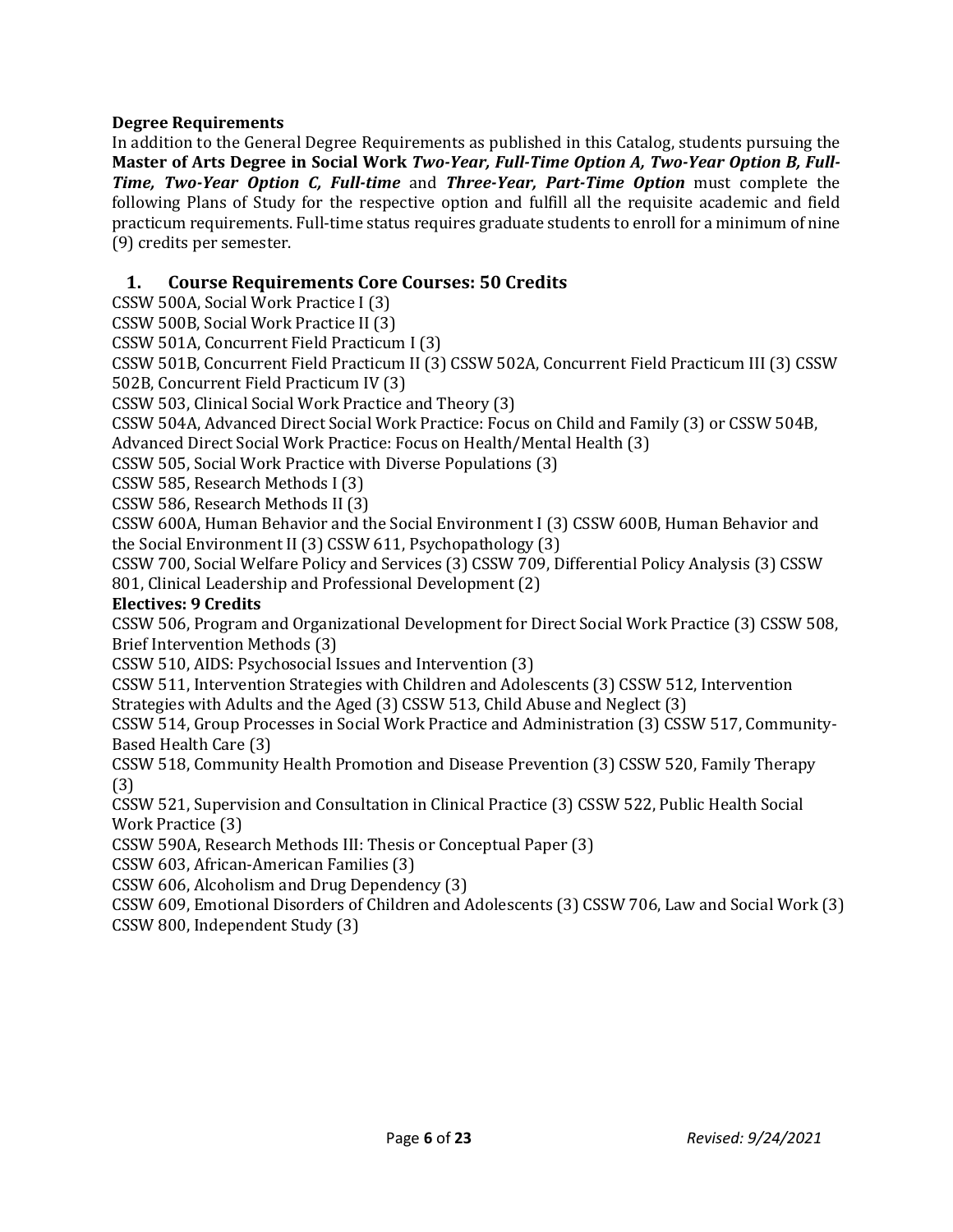|                   | <b>Fall Semester</b>                           | $_{\rm Cr}$    |                                    | <b>Spring Semester</b>                                                                | $_{\rm Cr}$    |
|-------------------|------------------------------------------------|----------------|------------------------------------|---------------------------------------------------------------------------------------|----------------|
| CSSW 500A         | Social Work Practice I                         | 3              | <b>CSSW 500B</b>                   | Social Work Practice II                                                               | 3              |
| CSSW 501A         | Concurrent Field Practicum and<br>Seminar I    | 3              | <b>CSSW 501B</b>                   | Concurrent Field Practicum and<br>Seminar II                                          | 3              |
| <b>CSSW 505</b>   | Social Work Practice w/Diverse<br>Populations  | 3              | <b>CSSW 585</b>                    | Research Methods I                                                                    | 3              |
| CSSW 600A         | Human Behavior and the Social<br>Environment I | 3              | CSSW 600B                          | Human Behavior and the Social<br>Environment II                                       | 3              |
| <b>CSSW 700</b>   | Social Welfare Policy and Services             | 3              | <b>CSSW 709</b>                    | Differential Social Policy                                                            | 3              |
|                   | <b>TOTAL</b>                                   | 15             |                                    | <b>TOTAL</b>                                                                          | 15             |
|                   | <b>Fall Semester</b>                           | $_{\rm Cr}$    |                                    | <b>Spring Semester</b>                                                                | cr             |
| <b>CSSW 502-A</b> | Concurrent Field Practicum and<br>Seminar III  | 3              | <b>CSSW 502-B</b>                  | Concurrent Field Practicum and<br>Seminar IV                                          | 3              |
| <b>CSSW 503</b>   | Clinical Social Work Practice and<br>Theory    | $\overline{3}$ | CSSW 504-A or<br><b>CSSW 504-B</b> | Clinical Social Work Practice:<br>Child/Family Focus or<br>Health/Mental Health Focus | 3              |
| CSSW 590A         | Research Methods II                            | 3              | <b>CSSW 801</b>                    | Clinical Leadership and Professional<br>Development                                   | $\overline{2}$ |
| <b>CSSW 611</b>   | Psychopathology                                | 3              | <b>CSSW XXX</b>                    | Graduate Elective                                                                     | 3              |
|                   |                                                | 3              | <b>CSSW XXX</b>                    | Graduate Elective                                                                     | 3              |
| CSSW XXX          | Graduate Elective                              |                |                                    |                                                                                       |                |

**Plan of Study for the Master of Social Work Degree Two-Year Option (59 Credits)**

**Students are required to take three (3) electives.**

# **Plan of Study for the Master of Social Work Degree Two-Year** *Option B* **(59 Credits)**

|                  |                                                     |                | <b>Year One</b>      |                                                                                           |              |
|------------------|-----------------------------------------------------|----------------|----------------------|-------------------------------------------------------------------------------------------|--------------|
|                  | <b>Fall Semester</b>                                | cr             |                      | <b>Spring Semester</b>                                                                    | $_{\rm Cr}$  |
| CSSW 600A        | Human Behavior and the Social<br>Environment I      | 3              | CSSW 600B            | Human Behavior and the Social<br>Environment II                                           | 3            |
| <b>CSSW 700</b>  | Social Welfare Policy and Services                  | 3              | <b>CSSW 709</b>      | Differential Policy Analysis                                                              | 3            |
| <b>CSSW 505</b>  | Social Work Practice with Diverse<br>Populations    | 3              | <b>CSSW 585</b>      | Research Methods I                                                                        | 3            |
|                  | <b>TOTAL</b>                                        | 9              |                      | <b>TOTAL</b>                                                                              | $\mathbf{q}$ |
|                  | Summer Semester                                     | cr             |                      | <b>Fall Semester</b>                                                                      | $_{\rm Cr}$  |
|                  | CSSW 500A Social Work Practice I                    | 3              | CSSW 611             | Psychopathology                                                                           | 3            |
|                  | CSSW 501A Concurrent Field Practicum and Seminar I  | 3              | CSSW 501B            | Research Methods II: Evaluation of<br>Clinical Practice                                   | 3            |
|                  | CSSW 500B Social Work Practice II                   | 3              | <b>CSSW XXX</b>      | Graduate Elective                                                                         | 3            |
| <b>CSSW 501B</b> | Concurrent Field Practicum and Seminar              | 3              |                      |                                                                                           |              |
|                  | <b>TOTAL</b>                                        | <b>12</b>      |                      | <b>TOTAL</b>                                                                              | 9            |
|                  |                                                     |                | <b>Year Three</b>    |                                                                                           |              |
|                  | <b>Spring Semester</b>                              | cr             |                      | Summer Semester                                                                           | $_{\rm Cr}$  |
| <b>CSSW 802</b>  | Clinical Leadership and Professional<br>Development | $\overline{c}$ | <b>CSSW 502A</b>     | Concurrent Field Practicum and<br>Seminar III                                             | 3            |
| <b>CSSW XXX</b>  | Graduate Elective                                   | 3              | <b>CSSW 503</b>      | lClinical Social Work Practice and<br>Theory                                              | 3            |
| CSSW XXX         | Graduate Elective                                   | 3              | CSSW 502B            | Concurrent Field Practicum and<br>Seminar IV                                              | 3            |
|                  |                                                     |                | CSSW 504A<br>or 504B | Clinical Social Work Practice: Child and<br>Family Focus or<br>Health/Mental Health Focus | 3            |
|                  | <b>TOTAL</b>                                        | 8              |                      | <b>TOTAL</b>                                                                              | 12           |
|                  | Students are required to take three (3) electives.  |                |                      |                                                                                           |              |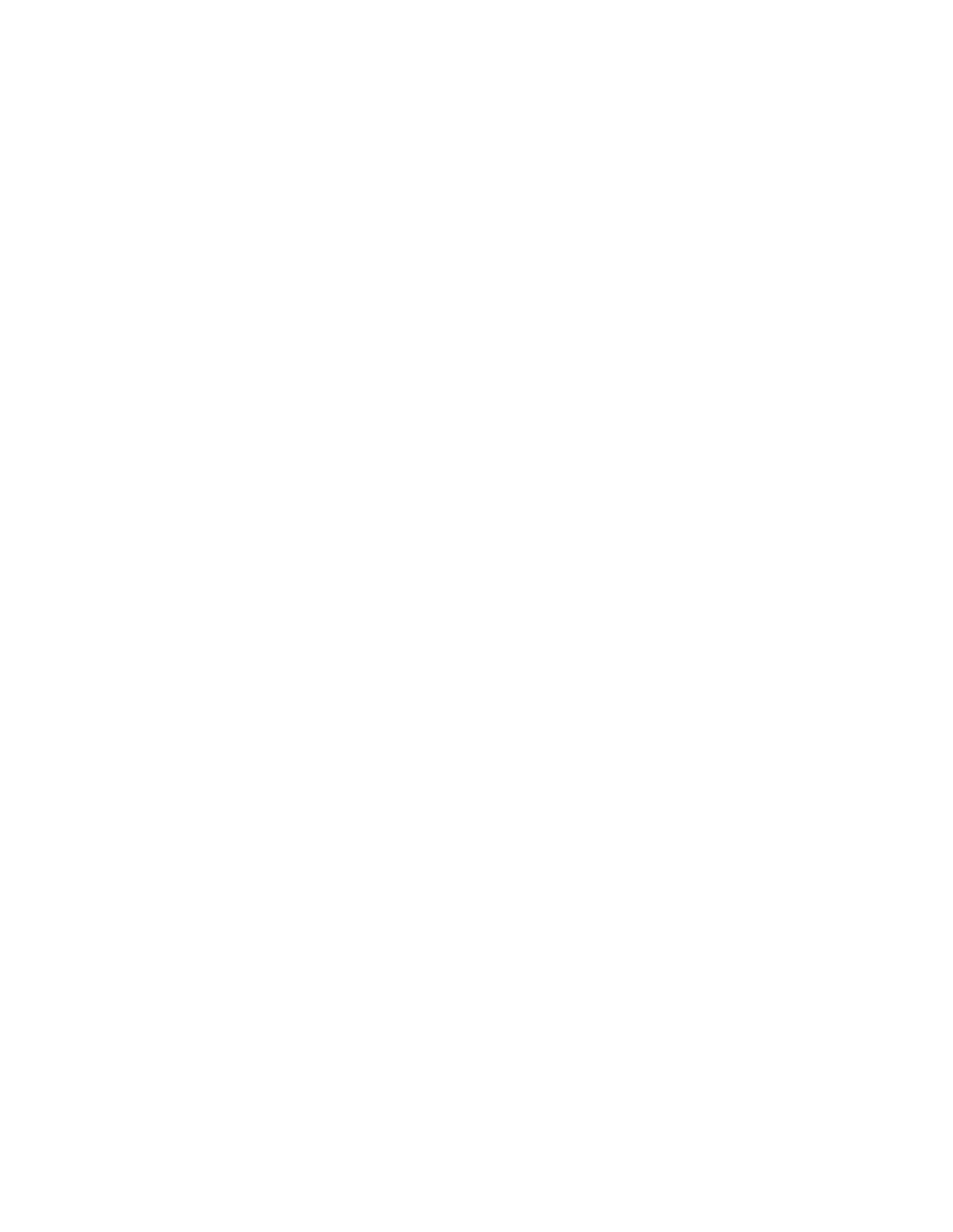|                  | <b>Spring Semester</b>                             | cr |                  | <b>Fall Semester</b>                     | cr |
|------------------|----------------------------------------------------|----|------------------|------------------------------------------|----|
| <b>CSSW XXX</b>  | <b>Graduate Elective</b>                           | 3  | CSSW 600A        | Human Behavior and the Social            | 3  |
|                  |                                                    |    |                  | Environment I                            |    |
| <b>CSSW XXX</b>  | Graduate Elective                                  | 3  | <b>CSSW 700</b>  | Social Welfare and Policy Services       | 3  |
| <b>CSSW 505</b>  | Social Work Practice with Diverse                  | 3  | <b>CSSW XXX</b>  | Graduate Elective                        | 3  |
|                  | Populations                                        |    |                  |                                          |    |
|                  | <b>TOTAL</b>                                       | 9  |                  | <b>TOTAL</b>                             | 9  |
|                  |                                                    |    |                  |                                          |    |
|                  | <b>Spring Semester</b>                             | cr |                  | <b>Summer Semester</b>                   | cr |
| <b>CSSW 585</b>  | Research Methods I                                 | 3  | <b>CSSW 500A</b> | Social Work Practice I                   | 3  |
| CSSW 600B        | Human Behavior and the Social                      | 3  | <b>CSSW 501A</b> | Concurrent Field Practicum & Seminar     | 3  |
|                  | Environment II                                     |    |                  |                                          |    |
| <b>CSSW 709</b>  | Differential Policy Analysis                       | 3  | CSSW 500B        | Social Work Practice II                  | 3  |
|                  |                                                    |    | <b>CSSW 501B</b> | Concurrent Field Practicum & Seminar     | 3  |
|                  |                                                    |    |                  |                                          |    |
|                  | <b>TOTAL</b>                                       | 9  |                  | <b>TOTAL</b>                             | 12 |
|                  |                                                    |    |                  |                                          |    |
|                  | <b>Fall Semester</b>                               | cr |                  | <b>Spring Semester</b>                   | cr |
| <b>CSSW 502A</b> | Concurrent Field Practicum and Seminar             | 3  | CSSW 502B        | Concurrent Field Practicum and           | 3  |
|                  | Ш                                                  |    |                  | Seminar IV                               |    |
|                  |                                                    |    |                  | Clinical Social Work Practice: Child and |    |
| <b>CSSW 503</b>  | Clinical Social Work Practice and Theory           | 3  | <b>CSSW 504A</b> | Family Focus or                          | 3  |
|                  |                                                    |    | or 504B          | Health/Mental Health Focus               |    |
|                  |                                                    |    |                  |                                          |    |
| <b>CSSW 611</b>  | Psychopathology                                    | 3  | <b>CSSW 802</b>  | Clinical Leadership and Professional     | 2  |
|                  |                                                    |    |                  | Development                              |    |
| <b>CSSW 586</b>  | Research Methods II: Evaluation of Clinical        | 3  |                  |                                          |    |
|                  | Practice                                           |    |                  |                                          |    |
|                  | <b>TOTAL</b>                                       | 12 |                  | <b>TOTAL</b>                             | 8  |
|                  | Students are required to take three (3) electives. |    |                  |                                          |    |

# **Plan of Study for the Master of Social Work Degree Two-Year** *Option C* **(59 Credits)**

# **Plan of Study for the Master of Social Work Degree Three-Year Option (59 Credits)**

|                  |                                                  | <b>Year One</b>   |                 |                                                 |    |
|------------------|--------------------------------------------------|-------------------|-----------------|-------------------------------------------------|----|
|                  | <b>Fall Semester</b>                             | cr                |                 | <b>Spring Semester</b>                          | cr |
| <b>CSSW 600A</b> | Human Behavior and the Social<br>Environment I   | 3                 | CSSW 600B       | Human Behavior and the Social<br>Environment II | 3  |
| ICSSW 700        | Social Welfare Policy and Services               | 3                 | <b>CSSW 709</b> | Differential Policy Analysis                    | 3  |
| <b>CSSW 505</b>  | Social Work Practice with Diverse<br>Populations | 3                 | <b>CSSW 585</b> | Research Methods I                              | 3  |
|                  | <b>TOTAL</b>                                     | 9                 |                 | <b>TOTAL</b>                                    | 9  |
|                  |                                                  | <b>Year Two</b>   |                 |                                                 |    |
|                  | <b>Fall Semester</b>                             | cr                |                 | <b>Spring Semester</b>                          | cr |
| CSSW 500A        | Social Work Practice I                           | 3                 | CSSW 500B       | Social Work Practice II                         | 3  |
| ICSSW 501A       | Concurrent Field Practicum and Seminar I         | 3                 | CSSW 501B       | Concurrent Field Practicum and<br>Seminar II    | 3  |
| <b>CSSW 586</b>  | Research Methods II: Evaluation of<br>Practice   | 3                 | <b>CSSW XXX</b> | Graduate Elective                               | 3  |
| <b>CSSW XXX</b>  | Graduate Elective                                | 3                 |                 |                                                 |    |
|                  | <b>TOTAL</b>                                     | 12                |                 | <b>TOTAL</b>                                    | 9  |
|                  |                                                  | <b>Year Three</b> |                 |                                                 |    |
|                  | <b>Fall Semester</b>                             | cr                |                 | <b>Spring Semester</b>                          | cr |
| <b>CSSW 502A</b> | Concurrent Field Practicum and Seminar<br>Ш      | 3                 | CSSW 502B       | Concurrent Field Practicum and<br> Seminar IV   | 3  |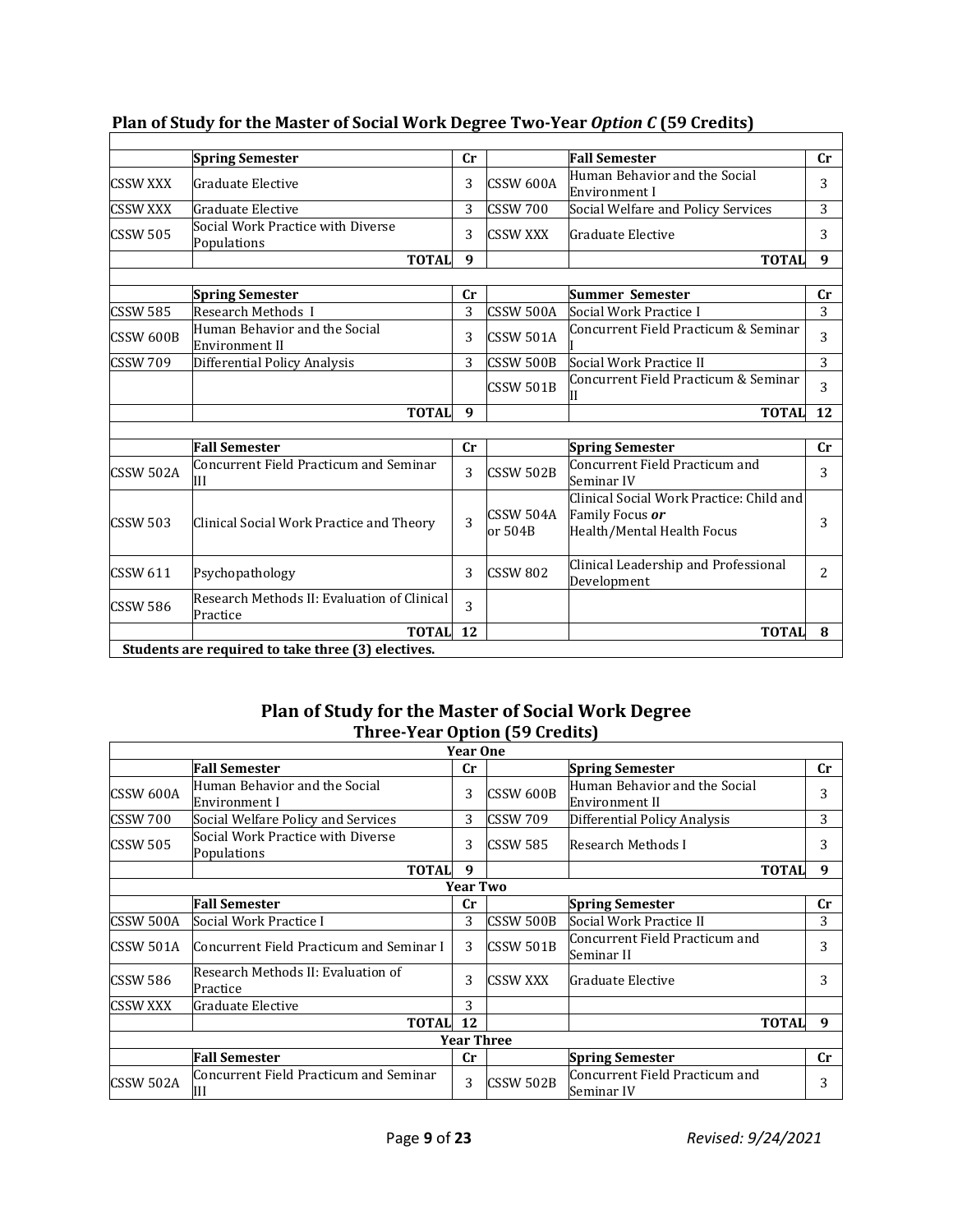| $\textsf{CCSSW}$ 503 | Clinical Social Work Practice and Theory           |    | CSSW 504A<br>or CSSW<br>504B | Clinical Social Work Practice: on Child<br>and Family Focus or<br>Health/Mental Health Focus |   |  |  |
|----------------------|----------------------------------------------------|----|------------------------------|----------------------------------------------------------------------------------------------|---|--|--|
|                      |                                                    |    | <b>CSSW 801</b>              | Clinical Leadership and Professional<br>Development                                          | ∍ |  |  |
| $\textsf{CCSSW} 611$ | Psychopathology                                    |    | <b>CSSW XXX</b>              | Graduate Elective                                                                            |   |  |  |
|                      | <b>TOTAL</b>                                       | -9 |                              | <b>TOTAL</b>                                                                                 |   |  |  |
|                      | Students are required to take three (3) electives. |    |                              |                                                                                              |   |  |  |

# **Master of Arts Degree in Social Work** *One-Year, Full-Time Advanced Standing Option* **(38 Credits)**

# **Degree Requirements**

In addition to the General Degree Requirements as published in this Catalog, students pursuing the Master of Arts Degree in Social Work One-Year, Full-Time Advanced Standing Option must complete the following Plan of Study and fulfill all the requisite academic and field practicum requirements:

# **I. Course Requirements Core Courses: 29 Credits**

CSSW 502A, Concurrent Field Practicum III (3)

CSSW 502B, Concurrent Field Practicum IV (3)

CSSW 503, Clinical Social Work Practice and Theory (3)

CSSW 504A, Clinical Social Work Practice: Focus on Child and Family (3)

*or*

CSSW 504B, Clinical Social Work Practice: Focus on Health/Mental Health (3)

CSSW 589, Research with an Emphasis on Application (3)

CSSW 586, Research II: Evaluation of Practice (3)

CSSW 610, Integrating Practice and Human Development with an Emphasis on Ethics (3)

CSSW 611, Psychopathology (3)

CSSW 710, Social Welfare Policy with an Emphasis on Georgia Policies (3)

CSSW 801, Clinical Leadership and Professional Development (2)

# **Electives: 9 Credits**

CSSW 506, Program and Organizational Development for Direct Social Work Practice (3) CSSW 508, Brief Intervention Methods (3)

CSSW 510, AIDS: Psychosocial Issues and Intervention (3)

CSSW 511, Intervention Strategies with Children and Adolescents (3) CSSW 512, Intervention Strategies with Adults and the Aged (3) CSSW 513, Child Abuse and Neglect (3)

CSSW 514, Group Processes in Social Work Practice and Administration (3) CSSW 517, Community-Based Health Care (3)

CSSW 518, Community Health Promotion and Disease Prevention (3) CSSW 520, Family Therapy (3) CSSW 521, Supervision and Consultation in Clinical Practice (3) CSSW 522, Public Health Social Work Practice (3)

CSSW 590, Research III (3)

CSSW 603, African-American Families (3)

CSSW 606, Alcoholism and Drug Dependency (3)

CSSW 609, Emotional Disorders of Children and Adolescents (3) CSSW 706, Law and Social Work (3) CSSW 800, Independent Study (3)

*Full-time status requires all graduate students to enroll for a minimum of nine (9) credits per semester.*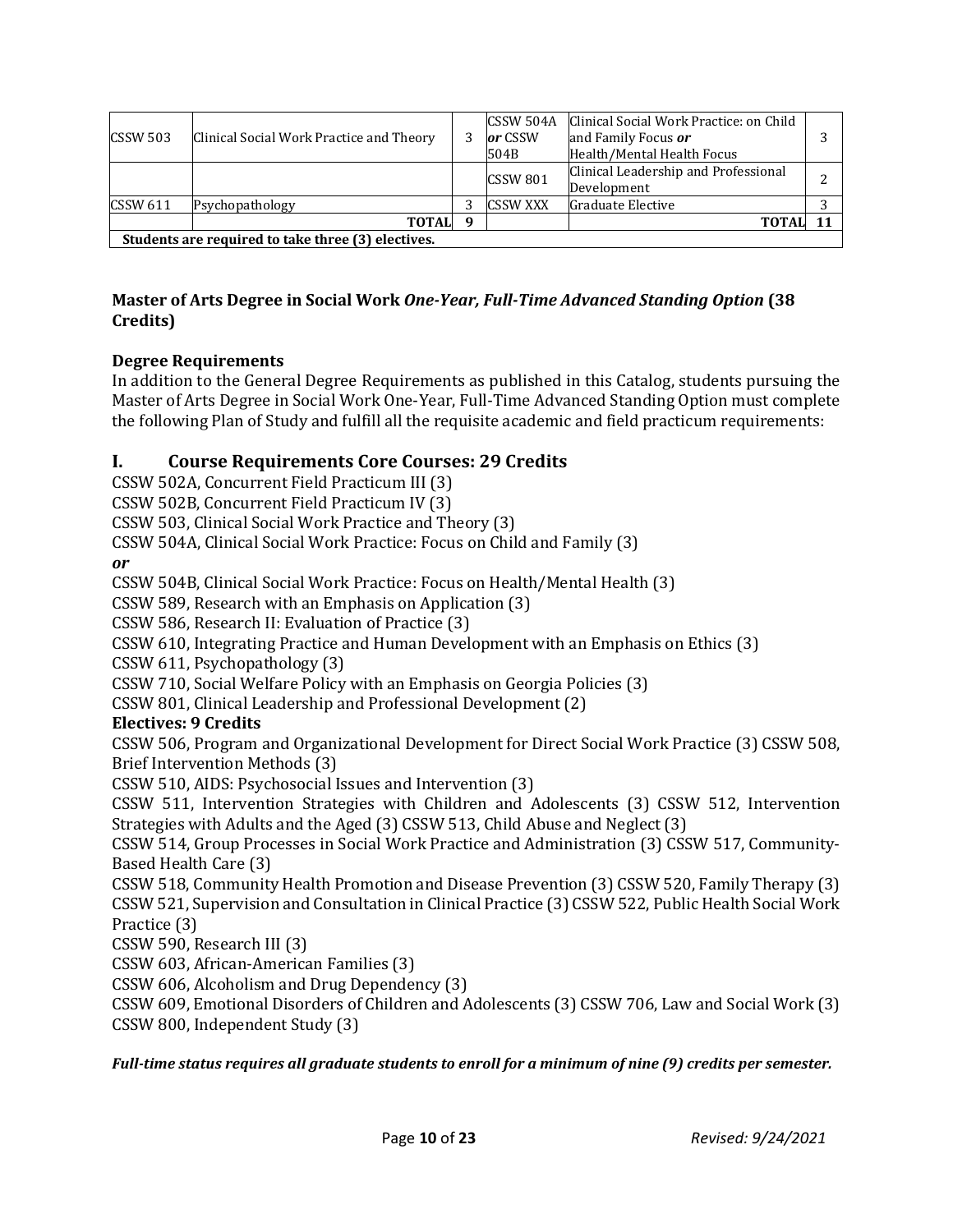# **Plan of Study for the Master of Social Work Degree**

|                              |                                                                                                                                                             | <b>Year One</b> |                 |                                                |    |
|------------------------------|-------------------------------------------------------------------------------------------------------------------------------------------------------------|-----------------|-----------------|------------------------------------------------|----|
|                              | <b>Summer Session</b>                                                                                                                                       | cr              |                 | <b>Fall Semester</b>                           | cr |
| <b>CSSW 589</b>              | Research with an Emphasis on Application                                                                                                                    | 3               | CSSW 502A       | Concurrent Field Practicum and<br>Seminar III  | 3  |
| <b>CSSW 610</b>              | <b>Integrating Practice and Human</b><br>Development with an Emphasis on Ethics                                                                             | 3               | <b>CSSW 503</b> | Clinical Social Work Practice and<br>Theory    | 3  |
| <b>CSSW 710</b>              | Social Welfare Policy with an Emphasis on<br>Georgia Policies                                                                                               | 3               | <b>CSSW 586</b> | Research Methods II: Evaluation of<br>Practice | 3  |
|                              |                                                                                                                                                             |                 | CSSW 611        | Psychopathology                                | 3  |
|                              |                                                                                                                                                             |                 | <b>CSSW XXX</b> | Graduate Elective                              | 3  |
|                              | <b>TOTAL</b>                                                                                                                                                | 9               |                 | <b>TOTAL</b>                                   | 15 |
|                              | <b>Spring Semester</b>                                                                                                                                      | cr              |                 |                                                |    |
| CSSW 502B                    | Concurrent Field Practicum and Seminar<br>IV                                                                                                                | 3               |                 |                                                |    |
| CSSW 504A<br>or CSSW<br>504B | Clinical Social Work Practice:<br>Child and Family Focus or<br>Health/Mental Health Focus                                                                   | 3               |                 |                                                |    |
| CSSW 801                     | Clinical Leadership and Professional<br>Development                                                                                                         | 2               |                 |                                                |    |
| <b>CSSW XXX</b>              | Graduate Elective                                                                                                                                           | 3               |                 |                                                |    |
| CSSW XXX                     | Graduate Elective                                                                                                                                           | 3               |                 |                                                |    |
|                              | <b>TOTAL</b>                                                                                                                                                | 14              |                 |                                                |    |
|                              | Full-time status requires graduate students to enroll for a minimum of nine (9) credits per semester.<br>Students are required to take three (3) electives. |                 |                 |                                                |    |

# **One-Year, Full-Time Advanced Standing Option (38 Credits)**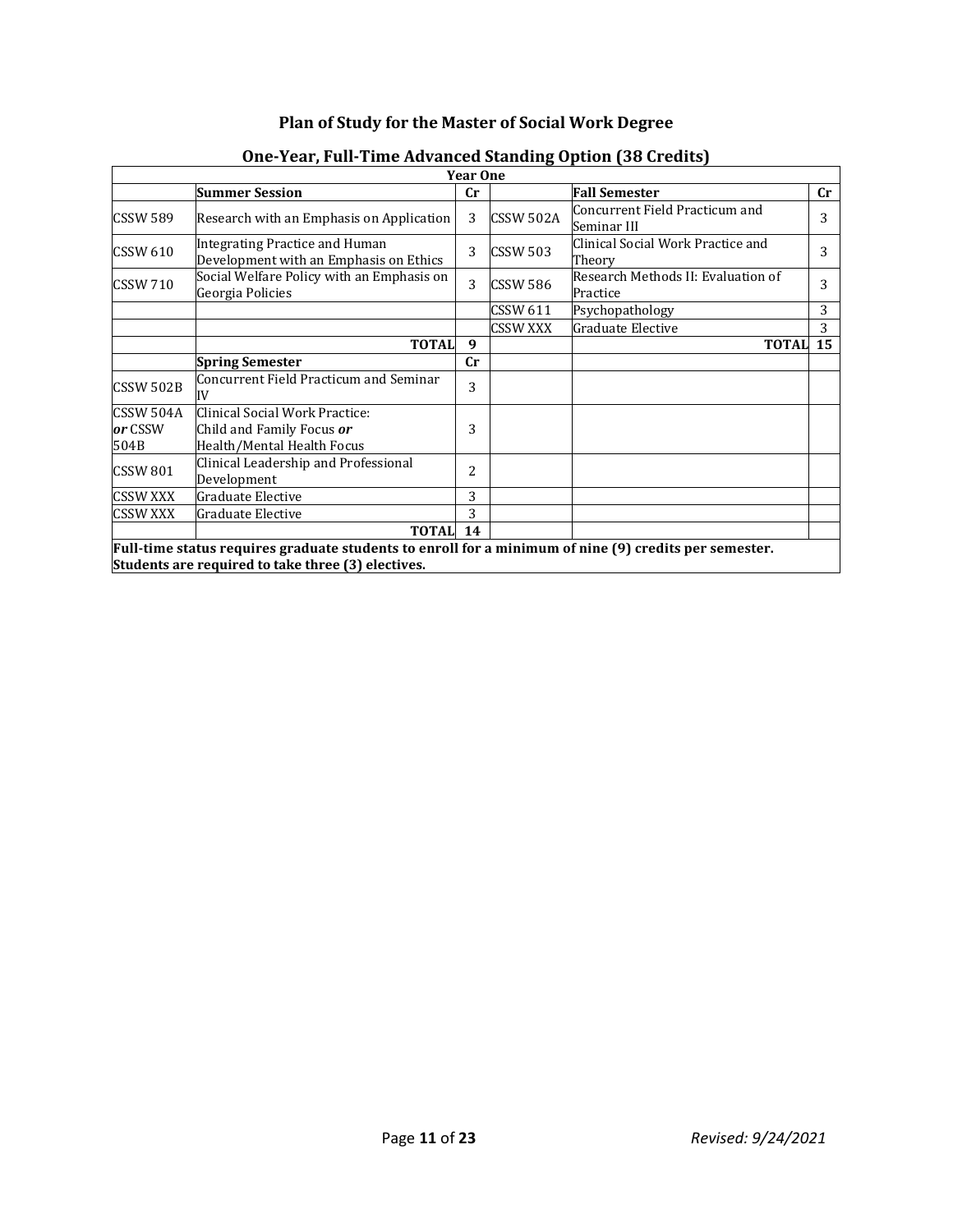#### **Field Education**

Students must take field instruction courses concurrently with the foundation and concentration practice courses and field seminar. Students enrolled in a practice course must also be enrolled in the appropriate field instruction and seminar course simultaneously, and vice versa. Students taking the Two-Year and Three-Year Program Options must complete a minimum of 900 field education hours in the course of the program (400 for the foundation year, 500 for the concentration year). Students taking One-Year, Full-Time Advanced Standing Program Option are required to complete 400 hours during their concentration year.

The field placement process begins with the student completing the Application for Field Practicum, which is submitted to the Director of Field Practicum and Placement Activities, and discussing the field interests with the academic advisor. Students also must have a signed Field Placement Confirmation Form. Placement options and recommendations for field placement are consistent with students' learning needs and interests, special personal and professional considerations and the curriculum.

The Director of Field Practicum and Placement Activities has ultimate responsibility for approving all field internships. Once the completed and signed "Field Placement Confirmation" form is signed by both the assigned Field Supervisor and the Director of Field Practicum and Placement Activities, students may register for field education credit hours. A field agency must be approved by the Director of Field Practicum and Placement Activities prior to the student's acceptance of a placement site.

Under no circumstances may a student begin a new field internship until the first day of the first academic semester in which he or she is enrolled in that internship and until the "Field Placement Confirmation" form is received in the Field Office.

# **Refer to the MSW Program Field Practicum Manual for more information on field placement.**

# **Evaluation of Field Performance**

All MSW students must earn the grade of "B" or above in all field courses. When the grade "C" is earned in a field course, the course must be repeated. (See Master of Social Work Field Practicum Handbook for details regarding evaluation of field performance).

# **Study Abroad Program**

All students who have completed at least one academic year at Clark Atlanta University as either twoyear full-time or three-year part-time who are at the end of their second year (after completion of one year of field work) and are in good academic standing are eligible to participate in the CAU Study Abroad Program.

Students who desire to study abroad must undergo an internal review and clearance procedures required by the Office of Study Abroad. The Director of Study Abroad is the only person on campus authorized to register a student for Study Abroad. MSW students are required to meet with their academic advisor and the MSW Program Chair to initiate the process for application through the Whitney M. Young, Jr., School of Social Work and must have final approval from the School's Dean.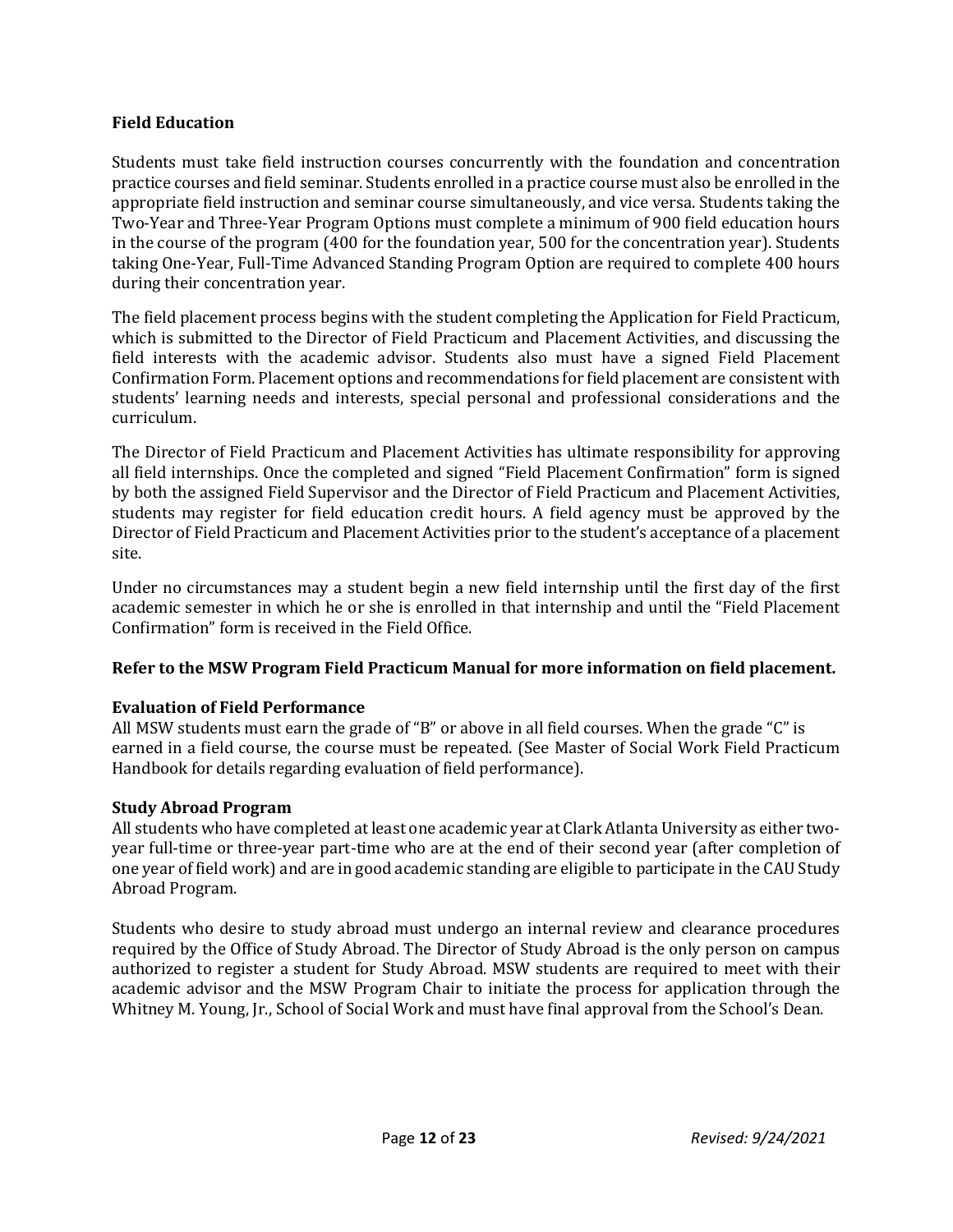The following courses are approved as substitutions for the MSW Study Abroad Program: CSSW 510, AIDS: Psychosocial Issues and Intervention (3) CSSW 517, Community-Based Health Care (3) CSSW 518, Community Health Promotion and Disease Prevention (3) CSSW 522, Public Health Social Work Practice (3)

CSSW 603, African-American Families (3)

CSSW 606, Alcoholism and Drug Dependency (3)

| <b>CSSW 500A</b>                     | <b>Social Work Practice I</b>                                                                                                                                                                                                          | 3 Credits |
|--------------------------------------|----------------------------------------------------------------------------------------------------------------------------------------------------------------------------------------------------------------------------------------|-----------|
|                                      |                                                                                                                                                                                                                                        |           |
|                                      | The course provides foundation knowledge at the graduate level about generalist social work practice. Framed in an<br>Autonomous Social Work Practice Model, the course content about matrix roles, Humanistic Values, and Afrocentric |           |
|                                      | Perspectives are linked to the ecological system and strength perspectives. The course examines social work practice as                                                                                                                |           |
|                                      | both a method and process for intervention with micro and mezzo systems where the goal is to aid the client to achieve an                                                                                                              |           |
|                                      | optional level of social functioning within these systems.                                                                                                                                                                             |           |
| <b>CSSW 500B</b>                     | <b>Social Work Practice II</b>                                                                                                                                                                                                         | 3 Credits |
|                                      | The second course in the Practice Content sequences builds upon CSSW 500A. The course examines social work practice as                                                                                                                 |           |
|                                      | both a method and process for intervention with mezzo and macro systems (small groups, organizations and communities).                                                                                                                 |           |
|                                      | Primary attention is given to assessing the client's functioning within these systems.                                                                                                                                                 |           |
| <b>CSSW 501A</b>                     | <b>Concurrent Field Practicum I</b>                                                                                                                                                                                                    | 3 Credits |
|                                      | Concurrent Field Practicum I provide students with a supervised field experience in an agency setting using generalist social                                                                                                          |           |
|                                      | work skills appropriate at the graduate level. Students apply foundation knowledge, skills, values and ethics to practice. The                                                                                                         |           |
|                                      | practicum focuses on skill development, the nature of social systems, and the integration of social work theory and practice.                                                                                                          |           |
|                                      | Students are in the field for two days per week for twelve weeks during the semester.                                                                                                                                                  |           |
| <b>CSSW 501B</b>                     | <b>Concurrent Field Practicum II</b>                                                                                                                                                                                                   | 3 Credits |
|                                      | Concurrent Field Practicum is a continuation of CSSW 501 - Concurrent Practicum I. The practicum experience focuses                                                                                                                    |           |
|                                      | on skill development application of ethics to practice and the integration and application of social work theory and practice.                                                                                                         |           |
|                                      | Students work in the field two (2) days per week for fourteen weeks during the semester.                                                                                                                                               |           |
| <b>CSSW 502A</b>                     | <b>Concurrent Field Practicum III</b>                                                                                                                                                                                                  | 3 Credits |
|                                      | This practicum III provides students with direct practice experience reflecting a variety of theoretical constructs that                                                                                                               |           |
|                                      | undergird the students' practice focus. Critical thinking, knowledge and skills, values and ethics will be further developed                                                                                                           |           |
|                                      | based on theories, through the application of advanced multilevel field activities.                                                                                                                                                    |           |
| $\overline{\text{CSSW }502\text{B}}$ | <b>Concurrent Field Practicum IV</b>                                                                                                                                                                                                   | 3 Credits |
|                                      | Field Practicum IV while anchored in a continuation of CSSW 502A provides students with opportunities for rigorous                                                                                                                     |           |
|                                      | activities building on advanced practicum knowledge. Students will be able to utilize advanced practicum knowledge,                                                                                                                    |           |
|                                      | assessment, and intervention strategies in a variety of complex treatment settings across diverse populations.                                                                                                                         |           |
| <b>CSSW 503</b>                      | <b>Clinical Social Work Practice and Theory</b>                                                                                                                                                                                        | 3 Credits |
|                                      | This course is designed for students who have completed the foundation courses. Building upon 500-level Autonomous                                                                                                                     |           |
|                                      | Social Work Practice courses, it extends the matrix roles and subsequent skills learned in autonomous social work practice                                                                                                             |           |
|                                      | to more complex individualized practice with client systems considering the multiple variables that affect their lives.                                                                                                                |           |
|                                      | Attention is given to the bio-psychosocial integrity of the client and to ethical issues.                                                                                                                                              |           |
| <b>CSSW 504A</b>                     | Clinical Social Work Practice: Focus on Child and Family                                                                                                                                                                               | 3 Credits |
|                                      | This advanced direct practice course builds on the knowledge skills and values learned in foundation social work practice                                                                                                              |           |
|                                      | courses. It is designed to provide depth, specificity and advanced skills in assessment and intervention with children and                                                                                                             |           |
|                                      | families within the context of the multilevel systems. Students learn to identify and critique the central issues that are                                                                                                             |           |
|                                      | addressed in the process of assessment and treatment intervention with children and families.                                                                                                                                          |           |
| <b>CSSW 504B</b>                     | Clinical Social Work Practice: Focus on Health/Mental Health                                                                                                                                                                           | 3 Credits |
|                                      | This advanced direct practice focus course provides depth specificity and knowledge about advanced skills in assessment                                                                                                                |           |
|                                      | and intervention. Attention is given to client systems that experience or are at risk of experiencing problems in social                                                                                                               |           |
|                                      | functioning due to their health and mental health. The course focuses on knowledge, value, skills and strengths for effective                                                                                                          |           |
|                                      | practice to enhance clients' developmental capacities, problem-solving and coping skills.                                                                                                                                              |           |
| <b>CSSW 505</b>                      | <b>Social Work Practice with Diverse Populations</b>                                                                                                                                                                                   | 3 Credits |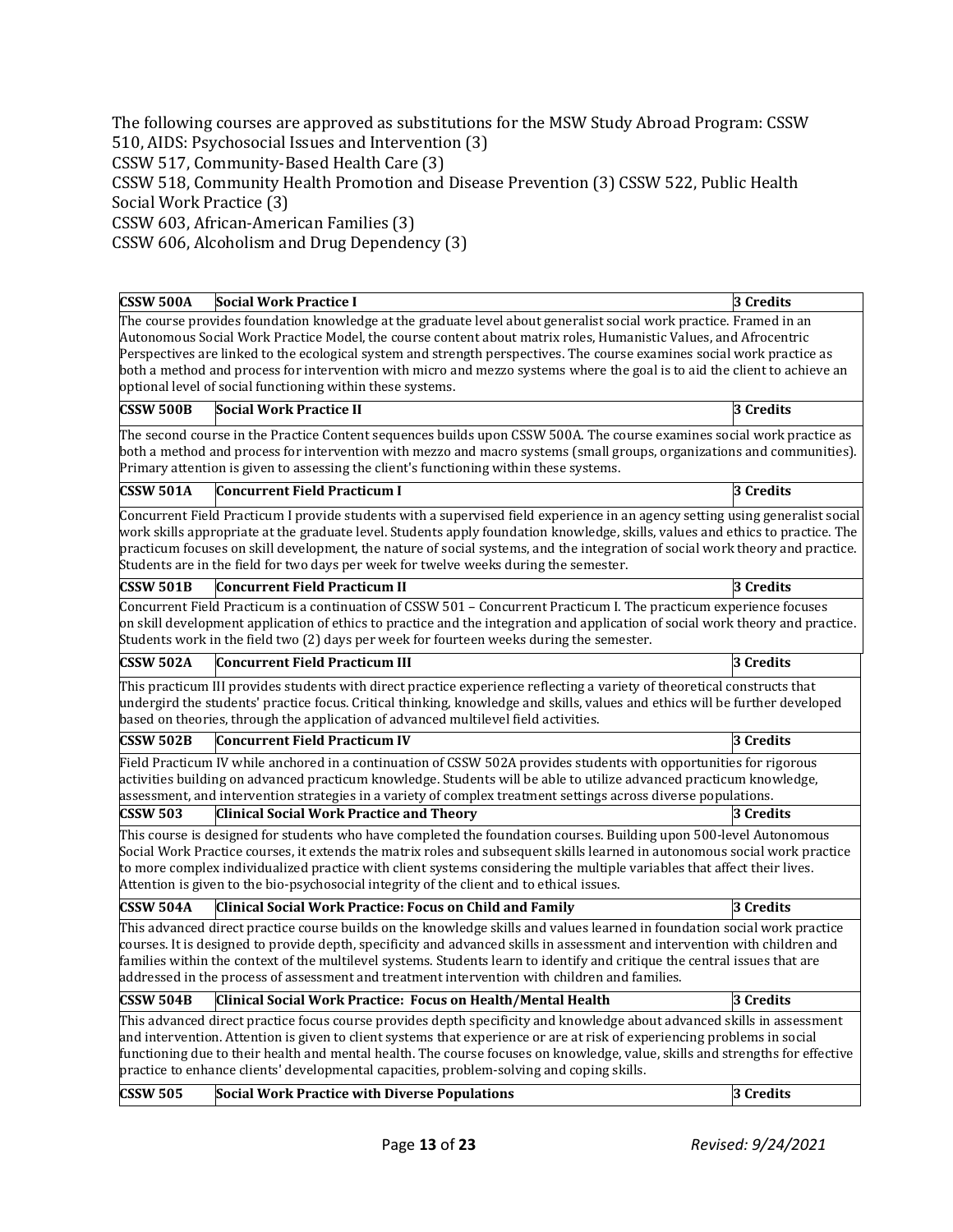|                 | This course will introduce students to social issues within diverse populations. The course examines the roles, functions,<br>and effects of oppression in society as it relates to social and economic justice. This course will also examine how<br>oppression affects service delivery at micro and macro levels while focusing on the social policies that drive the shape of<br>services. Students will examine and analyze social issues and consider the implications for social work practice with<br>different races, ethnicities, genders, sexual orientations, and physical abilities.                                                                                                                                            |           |
|-----------------|----------------------------------------------------------------------------------------------------------------------------------------------------------------------------------------------------------------------------------------------------------------------------------------------------------------------------------------------------------------------------------------------------------------------------------------------------------------------------------------------------------------------------------------------------------------------------------------------------------------------------------------------------------------------------------------------------------------------------------------------|-----------|
| <b>CSSW 506</b> | Program and Organizational Development for Direct Social Work Practice                                                                                                                                                                                                                                                                                                                                                                                                                                                                                                                                                                                                                                                                       | 3 Credits |
|                 | This course provides students with advanced knowledge and understanding of organizational needs and identifies                                                                                                                                                                                                                                                                                                                                                                                                                                                                                                                                                                                                                               |           |
|                 | strategies and models for achieving these needs. Selected organizational development models are examined to determine                                                                                                                                                                                                                                                                                                                                                                                                                                                                                                                                                                                                                        |           |
|                 | their applicability to social service agencies.                                                                                                                                                                                                                                                                                                                                                                                                                                                                                                                                                                                                                                                                                              |           |
| <b>CSSW 508</b> | <b>Brief Interventions Methods</b>                                                                                                                                                                                                                                                                                                                                                                                                                                                                                                                                                                                                                                                                                                           | 3 Credits |
|                 | This advanced direct practice course examines the theory and practice of brief treatment methods, including crisis                                                                                                                                                                                                                                                                                                                                                                                                                                                                                                                                                                                                                           |           |
|                 | intervention. It focuses on differential use of these approaches in social work practice. The features of treatment designs<br>and processes that are critical to effective time-limited practice are considered, with emphasis on the characteristics of brief<br>interventive methods with individuals, families and small groups. Particular attention is given to assessment and<br>intervention in Planned Short Term Treatment.                                                                                                                                                                                                                                                                                                        |           |
| <b>CSSW 510</b> | <b>AIDS: Psychosocial Issues and Intervention</b>                                                                                                                                                                                                                                                                                                                                                                                                                                                                                                                                                                                                                                                                                            | 3 Credits |
|                 |                                                                                                                                                                                                                                                                                                                                                                                                                                                                                                                                                                                                                                                                                                                                              |           |
|                 | This advanced course provides critical information on direct practice, prevention, education, intervention methods and<br>models of care for working with people with HIV/AIDS. Additionally, the course focuses on high risk behavior for<br>contracting HIV/AIDS. Prejudices, legal, spiritual, ethical, and other issues which confront social workers in direct practice<br>with persons with AIDS are addressed.                                                                                                                                                                                                                                                                                                                        |           |
| <b>CSSW 511</b> | Intervention Strategies with Children and Adolescents                                                                                                                                                                                                                                                                                                                                                                                                                                                                                                                                                                                                                                                                                        | 3 Credits |
|                 | This course provides advanced knowledge and specialized skills for direct practice with children and adolescents who<br>experience developmental issues and a range of psychosocial problems and social injustices. It examines practice issues<br>relevant to culturally diverse children and adolescents, especially African American and Latino children and adolescents.<br>This advanced direct practice course emphasizes resiliency and strengths in making assessments and interventions in<br>various treatment settings: schools, child welfare agencies, and juvenile justice systems.                                                                                                                                            |           |
| <b>CSSW 512</b> | Intervention Strategies with Adults and the Aged                                                                                                                                                                                                                                                                                                                                                                                                                                                                                                                                                                                                                                                                                             | 3 Credits |
| society.        | This advanced course is designed for skill development and effective application in problem resolution with adults in their<br>life tasks, and with older individuals and groups in the processes of aging. Emphasis is placed on intervention with primary<br>care givers, health care and other providers, and the elderly. Emphasis is also placed on intergenerational concepts and<br>differential approaches with the frail, disabled, and chronically ill in the context of their ethnic cultural milieu and the wider                                                                                                                                                                                                                |           |
| <b>CSSW 513</b> | <b>Child Abuse and Neglect</b>                                                                                                                                                                                                                                                                                                                                                                                                                                                                                                                                                                                                                                                                                                               | 3 Credits |
|                 | This advanced direct practice course provides a historical overview of value perspectives of children-particularly African<br>Americans-and corresponding injustices, violence in relation to child maltreatment-views of diverse cultural and ethnic<br>groups regarding child abuse and neglect, rights of children and parents. Core objectives of the course are to: 1) explore<br>research findings on the prevalence of factors that contribute to child abuse and neglect; 2) understand knowledge about<br>the types and causes of child abuse; 3) develop knowledge of and skills in investigation, assessment, case management,<br>treatment approaches, prevention, and methods of evaluation of micro and macro systems.         |           |
| <b>CSSW 514</b> | <b>Group Processes in Social Work Practice and Administration</b>                                                                                                                                                                                                                                                                                                                                                                                                                                                                                                                                                                                                                                                                            | 3 Credits |
|                 | The primary focus of this advanced direct practice course is on theoretical knowledge and skill development for practice<br>with task and treatment groups in child welfare, health/mental health, and school social work settings. The course builds on<br>and integrates first semester content, humanistic values, autonomous social work practice, and the Afrocentric paradigm<br>with strategies for assessing individuals and groups. Thus, the course equips students with advanced knowledge and skills<br>to practice group work with diverse populations and with competence in and sensitivity to race, ethnicity, with competence<br>in and sensitivity to race, ethnicity, community, culture, gender, and sexual orientation. |           |
| <b>CSSW 517</b> | <b>Community-Based Health Care</b>                                                                                                                                                                                                                                                                                                                                                                                                                                                                                                                                                                                                                                                                                                           | 3 Credits |
|                 | This advanced direct practice course provides students with the opportunity to analyze health problems in a given                                                                                                                                                                                                                                                                                                                                                                                                                                                                                                                                                                                                                            |           |
| <b>CSSW 518</b> | community. Emphasis is placed on access and barriers at health services, the roles and functions of multi-disciplinary health<br>teams, community needs assessment and interventions, and policy advocacy for change. Students learn methods of<br>assessing community health issues, data analysis skills, resource identification, and health policy proposal and testimony<br>skills for presentation to legislators on behalf of the community.<br><b>Community Health Promotion and Disease Prevention</b>                                                                                                                                                                                                                              | 3 Credits |
|                 |                                                                                                                                                                                                                                                                                                                                                                                                                                                                                                                                                                                                                                                                                                                                              |           |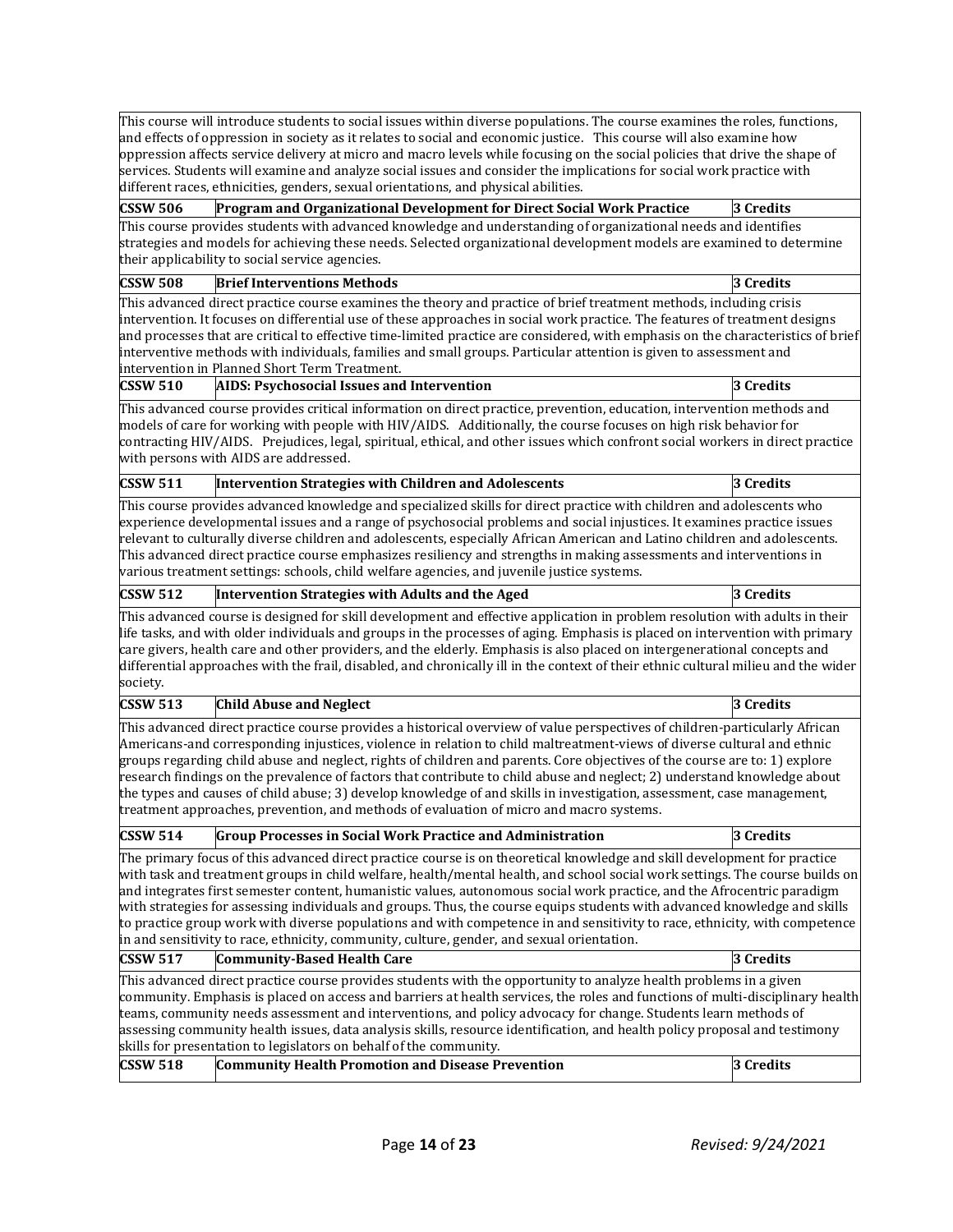This advanced direct practice course provides the opportunity for social work students to learn how to promote a community based health care and prevention program. The course also provides instruction in how to identify, analyze and eliminate barriers to community health services within communities.

| <b>CSSW 520</b>           | <b>Family Therapy</b>                                                                                                                                                                                                                                                                                                                                                                                                                                                                                                                                                                                                                                                                                                                                             | 3 Credits |
|---------------------------|-------------------------------------------------------------------------------------------------------------------------------------------------------------------------------------------------------------------------------------------------------------------------------------------------------------------------------------------------------------------------------------------------------------------------------------------------------------------------------------------------------------------------------------------------------------------------------------------------------------------------------------------------------------------------------------------------------------------------------------------------------------------|-----------|
| issues in family therapy. | This is an advanced direct practice social work course designed to increase students' knowledge and skills for intervening<br>with families. The course engages students in: 1) exploring the development of family therapy and the dimensions of family<br>treatment in social work practice; 2) building on conceptual, analytical, land practice skills necessary for thorough use of<br>family therapy models; 3) developing skills to assess family intervention and 4) identifying major research findings and                                                                                                                                                                                                                                              |           |
| <b>CSSW 521</b>           | Supervision and Consultation in Direct Social Work Practice                                                                                                                                                                                                                                                                                                                                                                                                                                                                                                                                                                                                                                                                                                       | 3 Credits |
|                           | This course provides concepts and principles of supervision and consultation. Attention is given to emerging trends and<br>practices in supervision, staff development, personnel utilization and assessment. The course explores the history, roles,<br>techniques and practices involved in the supervisory process. The course is designed for the experienced student who<br>desires and expects to become an agency supervisor within the near future, and to assist practicing supervisors in<br>developing additional competencies. Attention is given to issues of direct practice supervision and licensure.                                                                                                                                             |           |
| <b>CSSW 522</b>           | <b>Public Health Social Work Practice</b>                                                                                                                                                                                                                                                                                                                                                                                                                                                                                                                                                                                                                                                                                                                         | 3 Credits |
| work.                     | This course prepares social work students for advanced practice in the area of public health with a focus on disease<br>prevention. Students are introduced to the historical development of public health practice, current public health issues,<br>policies and procedures, research, assessment, and intervention strategies. Professional values and ethics are promoted as a<br>foundation for helping students accept the differences in health behaviors related to ethnicity, gender, race, culture,<br>socioeconomic status, at-risk status, and sexual orientation. Students are exposed to content on humanistic values,<br>Afrocentric Perspective and autonomous direct practice social work matrix roles as they relate to public health in social |           |
| <b>CSSW 585</b>           | <b>Research Methods I</b>                                                                                                                                                                                                                                                                                                                                                                                                                                                                                                                                                                                                                                                                                                                                         | 3 Credits |
|                           | This foundation course provides instruction in basic logic, process, concepts and methods of applied social work research.<br>The course covers research methodologies and design to include interviews, focus groups, case studies, surveys, secondary<br>data, record review, observation, and case file audits which may be applied to the investigation of social work issues at the<br>individual and program level. The course is intended to foster an appreciation of evaluating practice and accountability.                                                                                                                                                                                                                                             |           |
| <b>CSSW 586</b>           | <b>Research Methods II: Evaluation of Practice</b>                                                                                                                                                                                                                                                                                                                                                                                                                                                                                                                                                                                                                                                                                                                | 3 Credits |
|                           | This course provides instructions in the computation, interpretation, and application of statistical procedures that can be<br>used in social work research and in social work practice; it is designed to provide basic statistical skills that will enable the<br>student to more systematically implement and evaluate social work practice intervention. Training in the SPSS for windows<br>computer software package is provided.                                                                                                                                                                                                                                                                                                                           |           |
| <b>CSSW 589</b>           | <b>Research with an Emphasis on Application</b>                                                                                                                                                                                                                                                                                                                                                                                                                                                                                                                                                                                                                                                                                                                   | 3 Credits |
| conceptual paper.         | This course provides instruction, feedback, and support to develop and complete the student's thesis or conceptual paper.<br>The course will also provide instruction in the computation, interpretation, and application of analytical procedures that<br>can be used in social work research and evaluation. This course will culminate in the completion of the student's thesis or                                                                                                                                                                                                                                                                                                                                                                            |           |
| <b>CSSW 600A</b>          | Human Behavior & the Social Environment I                                                                                                                                                                                                                                                                                                                                                                                                                                                                                                                                                                                                                                                                                                                         | 3 Credits |
|                           | Students are exposed to the ecological social systems perspective in which to understand human development in<br>contemporary contexts. A range of theoretical frameworks that addresses individual development from conception to<br>adolescence within the family and social institutions will be explored. The Afrocentric perspective and humanistic paradigm<br>will be the lens through which these issues will be addressed.                                                                                                                                                                                                                                                                                                                               |           |
| CSSW 600B                 | Human Behavior & the Social Environment II                                                                                                                                                                                                                                                                                                                                                                                                                                                                                                                                                                                                                                                                                                                        | 3 Credits |
|                           | This foundation course expands understanding of individual growth and development from young adult through late<br>adulthood and death. A range of theoretical frameworks that address individual development within groups, organizations<br>and communities will be explored. The Afrocentric perspective and humanistic paradigm will be the lens through which<br>these issues will be addressed.                                                                                                                                                                                                                                                                                                                                                             |           |
| <b>CSSW 603</b>           | <b>African-American Families</b>                                                                                                                                                                                                                                                                                                                                                                                                                                                                                                                                                                                                                                                                                                                                  | 3 Credits |
|                           | This advanced course examines historical and contemporary forces impinging upon African American families and the<br>resultant survival strategies for these families. The Afrocentric perspective is used in discussing African American families.<br>An ecological/social system, "strengths" approach to the study of African American families represents the perspective for<br>viewing social problems, particularly those of a physical and emotional nature.                                                                                                                                                                                                                                                                                              |           |
| <b>CSSW 606</b>           | <b>Alcoholism and Drug Dependency</b>                                                                                                                                                                                                                                                                                                                                                                                                                                                                                                                                                                                                                                                                                                                             | 3 Credits |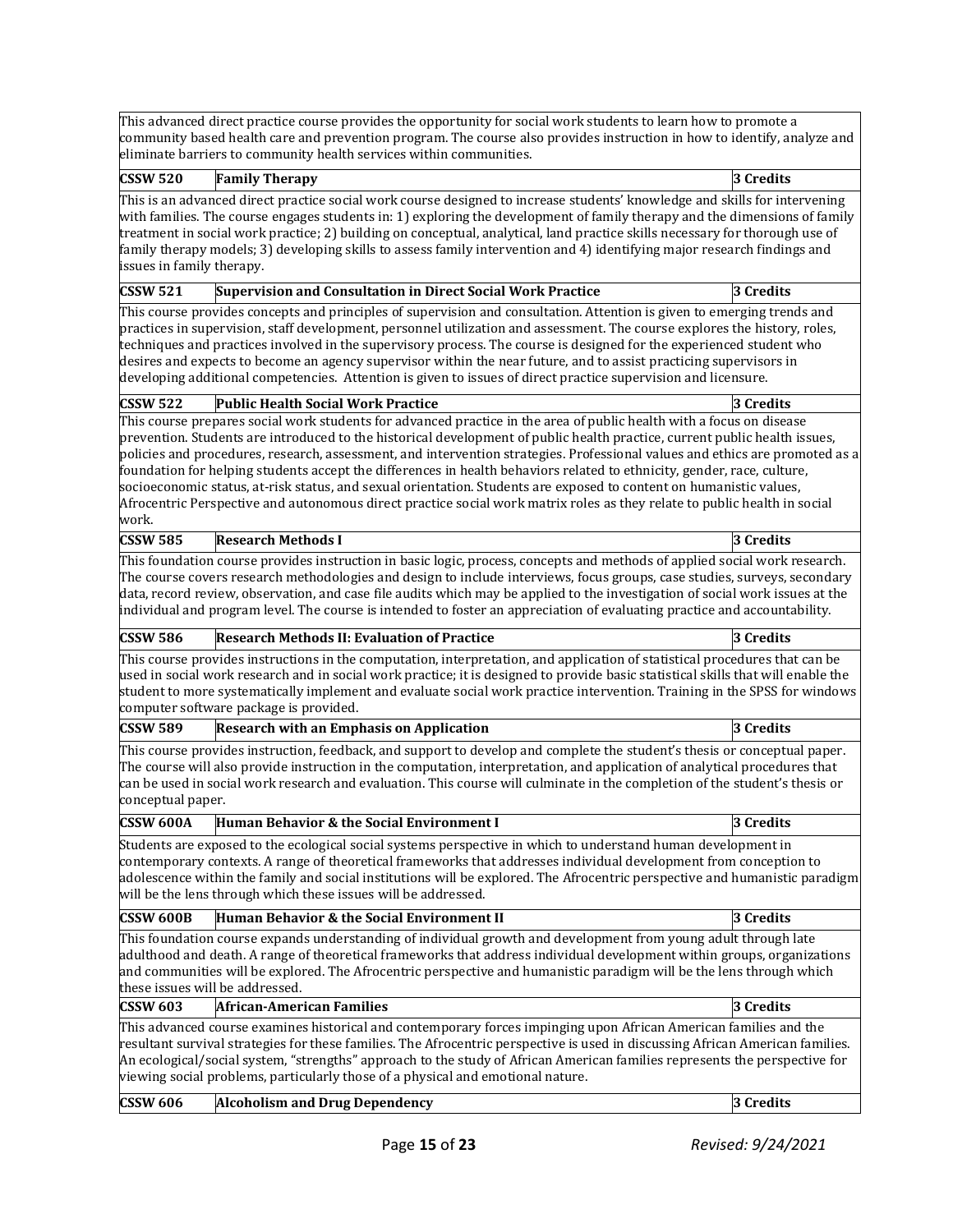This advanced course examines major issues in alcohol and drug dependency. Attention is given to the social, psychological, economic consequences for families where there is alcohol and drug dependency. Prevention and strategies for intervening with individuals and families from a range of ethnic and sociocultural backgrounds are explored for their usefulness. Finally, the roles of social workers in the field of alcohol and substance abuse are considered. **CSSW 609 Emotional Disorder of Children and Adolescents 3 Credits** This advanced course is designed to explore a range of factors, situations, and experiences that contribute to the development and progression of emotional disorders in children and adolescents. **CSSW 610 Integrating Practice and Human Development with an Emphasis on Ethics 3 Credits** This course is intended as a bridge course to integrate advanced social work practice skills and human development across the life span with an emphasis on ethics. Students will apply the principles of ethical decision-making and various value system approaches to the formulation of ethical issues explored in the context of biological, psychological and social substrates of normal and pathological behavior.<br>CSSW 611 Psychopathology **Psychopathology 3** Credits This course will focus on the clinical process of assessment and diagnosis from the perspective of social work practice. The Diagnostic and Statistical Manual of Mental Disorders (DSM-IV-TR) and other schemes for assessing and understanding human behavior, psychopathology, and mental disorders will be demonstrated and critically examined. A broad spectrum of developmental theory is drawn upon to further promote students' understanding of assessment and treatment interventions. **CSSW 700 Social Welfare Policy and Services 3 Credits** This foundation course is designed to assist students in acquiring knowledge of the history of America's response to the needs of the poor and oppressed, including legislative policies, and the development and role of the social work profession. Special attention is focused on general social problems, children, family and health issues, service program structures, and beginning skills for analyzing social welfare issues. **CSSW 706 Law and Social Work 3 Credits** This course is designed to provide students with an advanced overview and analysis of social work as it interfaces with the law. The course addresses various types of law-statutory, constitutional, regulatory, and common law as it related to systems functioning. It is not designed to turn professional social workers into lawyers, but rather to make encounters with lawyers and the legal system less mysterious and more beneficial to the client population. At the conclusion of this course, the student is able to recognize how federal and state court systems operate, attain a level of confidence with respect to court testimony, understand the value of effective social work advocacy, develop cognizance of professional licensing and practice issues, and use basic legal terms and legal library resources for systems change. **CSSW 709 Differential Policy Analysis 3 Credits** This foundation course builds on CSSW 700 and is designed to assist students in developing conceptual, analytical, and political skills necessary to improve existing social policies, defeat policy initiatives incongruent and social work values, or establish new policies. Each student selects a social welfare policy or policy issues at the local, state, or federal level for analysis and advocacy action. **CSSW 710 Social Welfare Policy with an Emphasis on Georgia Policies 3 Credits** This course is intended as a bridge course designed to enable students to become more knowledgeable about various statelevel social welfare policies and programs and their implications for diverse and at-risk populations. **CSSW 800 Independent Study 1-3 Credits** This is an independent, advanced study course that is arranged between a faculty member and a student on a specific topic of interest to the student that meets academic and professional requirements of the MSW Program. Permission of both the Director of the MSW Program and the Dean is required. **CSSW 802 Clinical Leadership and Professional Development 2 Credits**  This concentration year seminar is designed to integrate the academic and field learning experiences and synthesize the total experience for students enrolled in either the two-year, three-year, or advanced-standing plan of study. This course enables the student to synthesize, refine and demonstrate comprehensive understanding of the MSW program goals, and objectives, humanistic values, Afrocentric perspective, social work practice roles, strengths and ecological perspectives.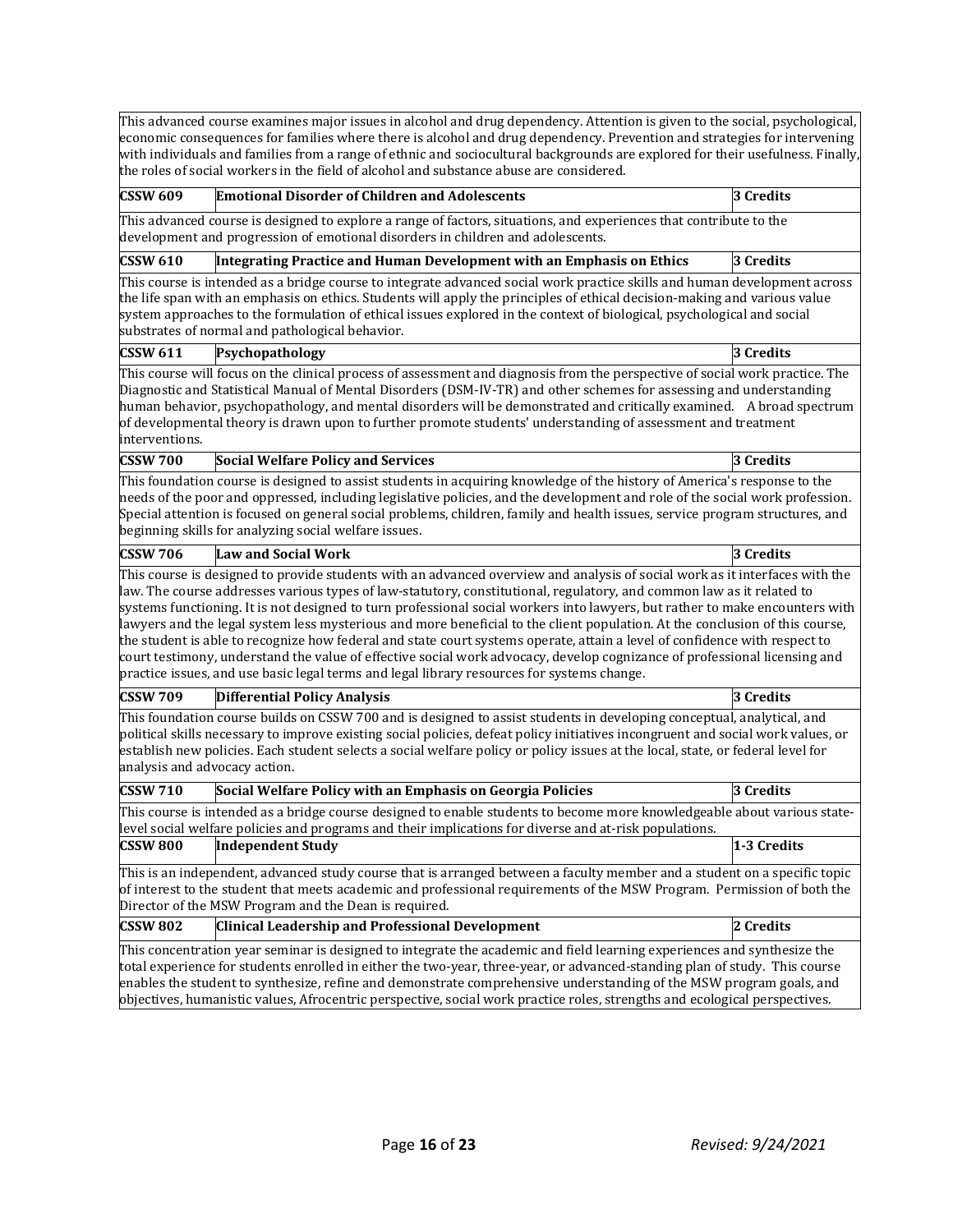# **Doctor of Philosophy Degree in Social Work- Leadership and Social Policy**

**(72 Credits)** 

# **Dr. Eyitayo Onifade Program Director Thayer Hall, Room 239 Telephone: (404) 880-8006**

# **Program Overview**

The Doctor of Philosophy Degree in Social Work- Leadership and Social Policy prepares individuals for careers in teaching, research, social policy analysis, human service management, and organizational development. The program seeks to increase the number of African-American and other underrepresented ethnic minority social work leaders at the doctoral level.

The purpose of the program is to implement a set of interdisciplinary teaching and learning experiences that will lead to the development of competent and motivated leaders in the global human enterprise. The program provides educational content in two areas: 1) core courses in social policy, human service management/administration, organizational development, and research methods and statistics; and 2) courses in a cognate area that students select from the graduate schools within the University include the Schools of Education, Arts and Sciences (Political Science and Public Administration).

#### **Mission**

The mission of the Doctor of Philosophy Degree Program in Social Work is to prepare students for social policy analysis, leadership in human service organizations, teaching and research.

# **Vision**

The vision of the Doctor of Philosophy Degree Program in Social Work is to become nationally and internationally recognized for competent social policy analysts, leaders of human service organizations, teachers and researchers.

# **Program Objectives**

- 1. Prepare students for careers in teaching, research, social policy analysis and leadership of human service organizations.
- 2. Educate a diverse student population committed to the search for solutions to problems of poverty, social and economic injustice, sexism, racism, and other forms of oppression while preserving the heritage of African-American people.
- 3. Ensure through all teaching experiences the core values and ethics of the profession; the promotion of social justice; a responsibility to serve the oppressed and at-risk members of society; and a strong commitment to fight inequality and oppression.
- 4. Promote the role of research that acknowledges the contributions to humanity.
- 5. Provide opportunities for students to engage in policy analysis that will enhance services to those who are oppressed.

# **Student Learning Outcomes**

Students pursuing the Doctor of Philosophy Degree in Social Work will: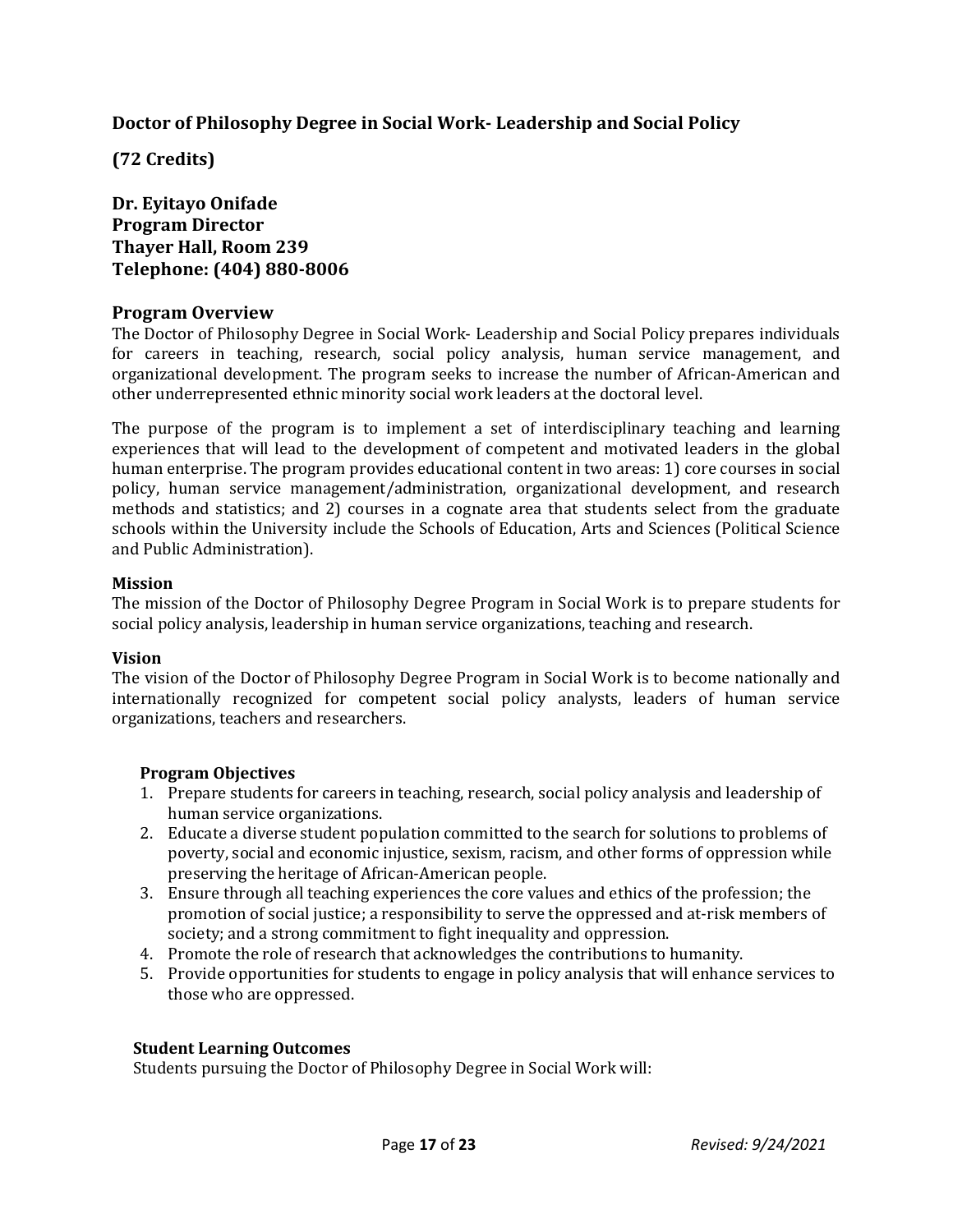- 1. Apply social work policies and practices in planning, program administration, and evaluation of government and/or social service organizations at local, national and international levels that promote social justice.
- 2. Identify and effectively communicate solutions to problems of poverty, social and economic injustice, sexism, racism, and other forms of oppression.
- 3. Create and implement social service programs to meet the needs of diverse populations.
- 4. Integrate the Afrocentric Perspective into research to promote best practices in social work education, policy and practice.
- **5.** Demonstrate proficiency and cultural competence as social work educators.

# **Admissions Requirements**

In addition to University Graduate Admissions Requirements as published in this Catalog, Whitney M. Young, Jr., School of Social Work invites applicants for the **Doctor of Philosophy Degree Program in Social Work- Leadership and Social Policy** who have:

- The Master of Social Work Degree from a school accredited by the Council on Social Work Education (CSWE).
- GPA in MSW Program of 3.0 or higher
- Completed a minimum of two (2) years of professional experience in Social Work post the MSW degree
- GRE within the past 5 years
- Demonstrated academic and professional excellence, and a capacity to conceptualize and clearly articulate ideas and career interests in advanced social work practice, policy and research.
- Three (3) references from professional persons who can attest to your ability to complete a doctoral program in social work.

Applicants must also provide:

- 1. A Personal Statement clearly presenting the relevance of their professional experience in Social Work to their career objectives, including how the **Doctor of Philosophy Degree in Social Work** will prepare the applicant to meet these objectives (3-5 pages).
- 2. A writing sample that clearly communicates the applicant's potential for integrative and critical thinking, the ability to appropriately use the literature (paraphrasing arguments, synthesis of ideas, citation practices utilizing APA) and an advanced ability to present a clear, logical and compelling written product.

**Note:** During matriculation students must be continuously enrolled at the Whitney M. Young, Jr. School of Social Work. Any lapse in enrollment will require the student to apply for re-admission to the degree program.

# **Degree Requirements**

In addition to the University Graduate Degree Requirements as published in this Catalog, students pursuing the **Doctor of Philosophy Degree in Social Work- Leadership and Social Policy** must complete a minimum of **seventy-two (72)** credit hours, including core courses, cognate courses, elective courses, and dissertation research.

# **I. Core Course Requirements**

All core courses during the first and second years include social work administration theory, organizational development, policy, research methods, and statistics. The third year is primarily devoted to the completion of cognate and elective courses. After core course work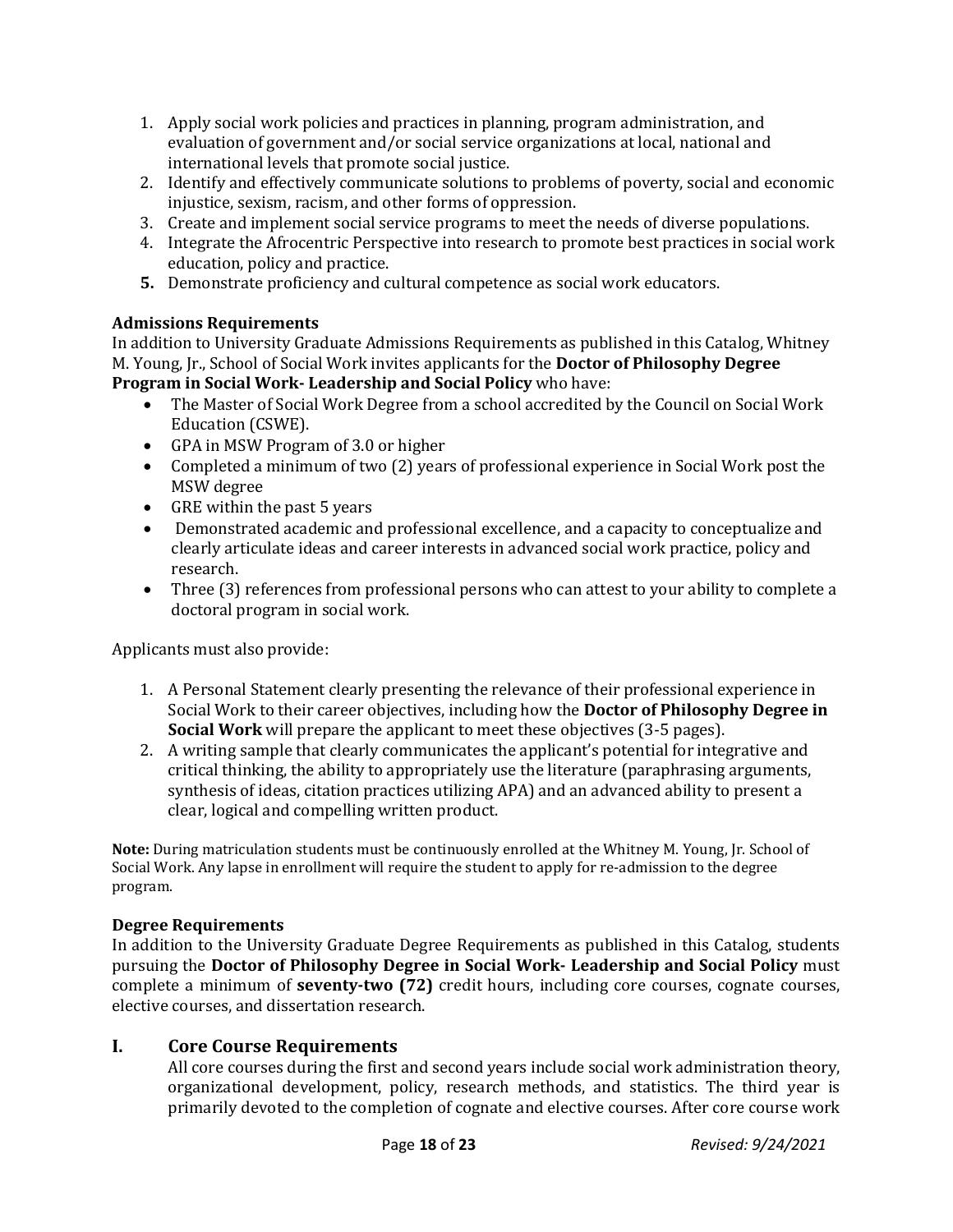and cognate courses is satisfactorily completed, students must complete a qualifying examination prior to enrolling in dissertation research. Transfer courses must be approved by the Program Director and the School Dean.

#### **Core Courses: 33 Credit Hours**

- CSSW 900, Historical Analysis of Social Welfare and Professional Social Work (3)
- CSSW 901, Social Welfare and Professional Social Work Policy Planning and Development (3)
- CSSW 910, Research Methodology (3)
- CSSW 911, Descriptive and Inferential Statistics (3)
- CSSW 912, Evaluative Research and Multivariate Statistics (3)
- CSSW 913, Doctoral Seminar I (3)
- CSSW 914, Doctoral Seminar II (3)
- CSSW 920, Organizational Development (3)
- CSSW 921, Planned Change in Complex Organizations (3)
- CSSW 930, Critical Analysis of Managerial Theories (3)
- CSSW 931, Administration in Human Service Organizations (3)

#### **Cognate Courses: 18 Credits**

Cognate courses are courses other than social work that individually and collectively enhance the depth of understanding of the student's chosen research area and or area of interest. These are graduate-level courses from other disciplines within the University or at another accredited institution of higher learning. Cognate courses expose the student to interdisciplinary training. Students choose cognates under the advisement of the major professor and with the approval of the student's Doctoral Advisory Committee (DAC).

#### **Cognate Courses from Other Disciplines (Select 18 Hours)**

#### **Cognate: School of Education (Educational Leadership)**

- CEDA 600 Administration of the Urban School System (3)<br>• CEDA 601 Strategic Planning for Systemic Reform (3)
- CEDA 601 Strategic Planning for Systemic Reform (3)<br>• CEDA 709 Seminar in Strategic Leadershin (3)
- 
- CEDA 709 Seminar in Strategic Leadership (3)<br>• CEDA 719 Seminar in Instructional Leadership
- CEDA 719 Seminar in Instructional Leadership (3)<br>• CEDA 729 Seminar in Organizational Leadership (3)
- CEDA 729 Seminar in Organizational Leadership (3)<br>• CEDA 739 Seminar in Political/Community Leadersh Seminar in Political/Community Leadership (3)

#### **Electives**

- CEDA 612 Student Personnel Administration (3)
- 
- CEDA 614 Staff Personnel Administration (3)<br>• CEDA 620 Economics of Educational Equity (3) Economics of Educational Equity (3)

#### **Cognate: School of Arts and Sciences (Political Science)**

• CPSC 553, Blacks and the American Political System (3)

#### **Comparative Politics**

- CPSC 529, Comparative Political Systems (3)
- CPSC 535, The Politics of Revolutionary Change (3**)**

#### **International Politics**

• CPSC 577, International Organizations (3)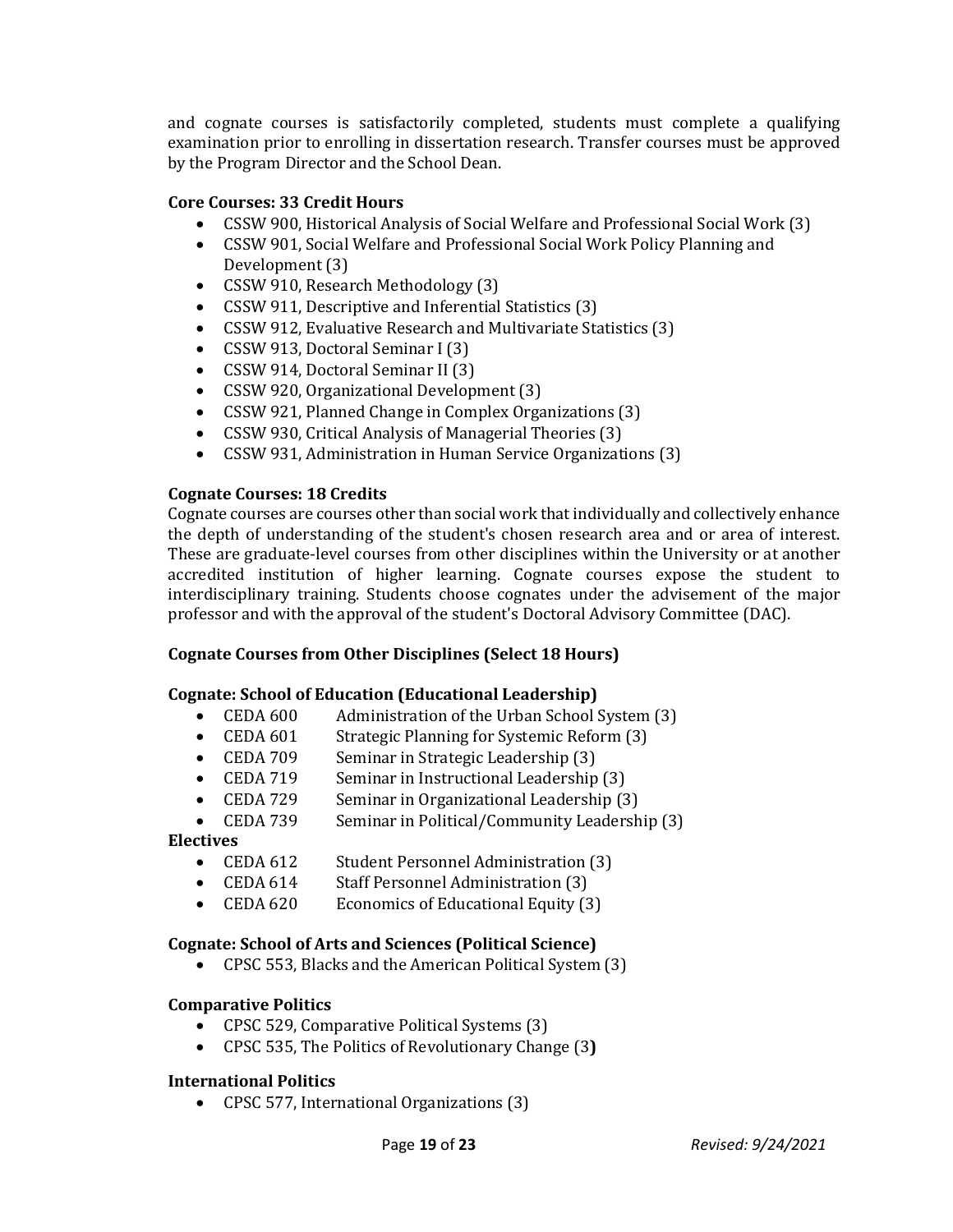• CPSC 570, International Relations

#### **Theory and Methodology**

- CPSC 560, African-American Political Thought (3)
- CPSC 606, Feminist Theory (3)

#### **US Government and Politics**

- CPSC 511, American Federalism (3)
- CPSC 517, Women in Politics Seminar (3)
- CPSC 548, US Constitutional Law (3)

#### **Urban Politics**

- CPSC 512, Black City Politics (3)
- CPSC 519, Urban Politics (3)
- CPSC 525, Political Demography and Urban Change (3)

# **Cognate: School of Arts and Sciences (Public Administration)**

- CPAD 501, Public Administration: Survey of the Field (3)
- CPAD 505, Economics for Public Administrators (3)
- CPAD 506, Public Budgeting and Finance (3)
- CPAD 507, Formulation of Public Policy (3)
- CPAD 508, Human Resources Management (3)
- CPAD 510, Program Design, Implementation and Evaluation (3)

#### **Electives**

# **Human Resources 6 Hours**

- CPAD 517, Labor Management Relations (3)
- CPAD 518, Strategic Human Resources Management Planning (3)
- CPAD 528, Seminar: Human Resources Management (3)

# **Community and Economic Development 6 Hours**

- CPAD 509, State and Local Government Finance (3)
- CPAD 521, Principles of Community and Economic Development (3)
- CPAD 531, Seminar: Contemporary Problems in Community and Economic Development (3)

#### **International Administration 6 Hours**

- CPAD 515, Comparative Administration (3)
- CPAD 519, Development Management and Administration (3)
- CPAD 526, Seminar: International Administration and Development Management (3)

#### **Electives in Urban Administration 6 Hours**

- CPAD 511, Applied Urban Management (3)
- CPAD 514, Public Management I (3)
- CPAD 524, Seminar: Contemporary Problems in Urban Management (3)

#### **Electives in Public Policy Analysis 6 hours**

- CPAD 509, State and Local Government Finance (3)
- CPAD 514, Public Management I (3)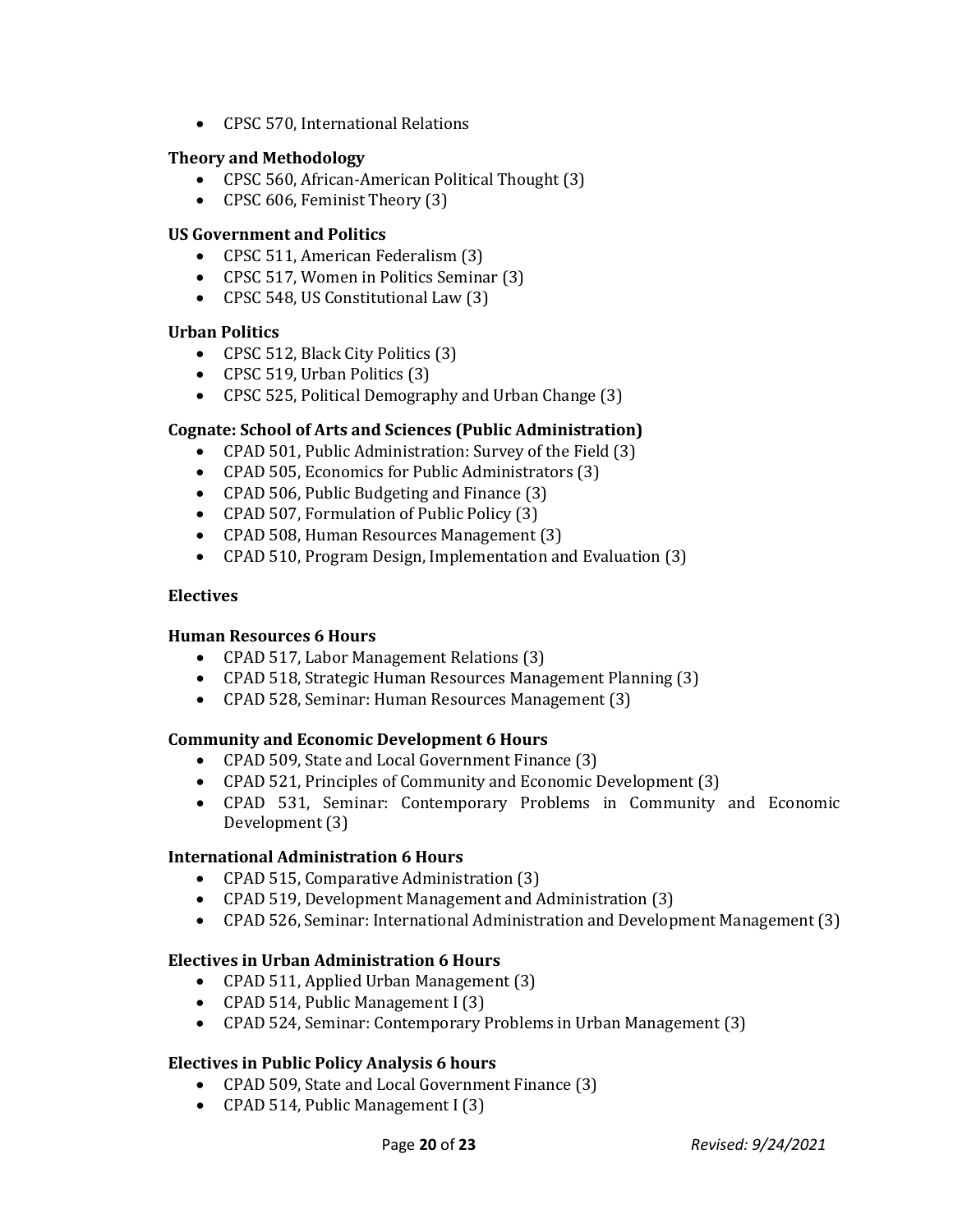- CPAD 516, Fundamentals of Social Policy (3)
- CPAD 525, Seminar: Public Policy (3)

# **Cognate: School of Art and Science (Criminal Justice)**

- CSCJ 502, Criminology Theories
- CSCJ 514, Law Enforcement Administration
- CSCJ 516, Judiciary System
- CSCJ 517, Correctional Systems
- CSCJ 518, Delinquency and the Juvenile Justice System
- CSCJ 613, Practicum

# **Electives**

- CSCJ 501, Sociological Theories
- CSCJ 520, Urban Society and Culture
- CSCJ 571, International Criminality, National Security, and Terrorism
- CSCJ 579, Cultural and Ethnic Relations
- CSCJ 582, Comparative Criminal Justice Systems
- CSCJ 590, Geographic Information Systems

# **Cognate: School of Art and Science (Sociology)**

- CSCJ 501, Sociological Theories
- CSCJ 502, Criminal Theories
- CSCJ 520, Urban Society and Culture
- CSCJ 521, Population and Society
- CSCJ 563, The Family
- CSCJ 564, Gender Roles and Society

#### **Electives**

- CSCI 531, Social Psychology
- CSCI 553, Criminology and the Criminal Justice System
- CSCJ 559, Deviant Behavior
- CSCI 562, Social Stratification
- CSCI 565, Sociology of Education

# **Electives: 9 Credits**

While students have the freedom and flexibility to choose whatever electives they prefer (across any relevant discipline), they are encouraged to consider three (3) of their open electives from their cognate area.

# **II. Qualifying Examination**

Upon completion of 51semester credit hours of core course work and cognate courses, students are eligible to take the qualifying examination. This examination, constructed by the PhD Program faculty, assesses the students' knowledge of research method and statistical analysis, policy, administration, and theoretical framework.

# **III. Dissertation Research: 12 Credits**

CSSW 995, Dissertation Research (12) CSSW 996, Dissertation Consultation (1)\*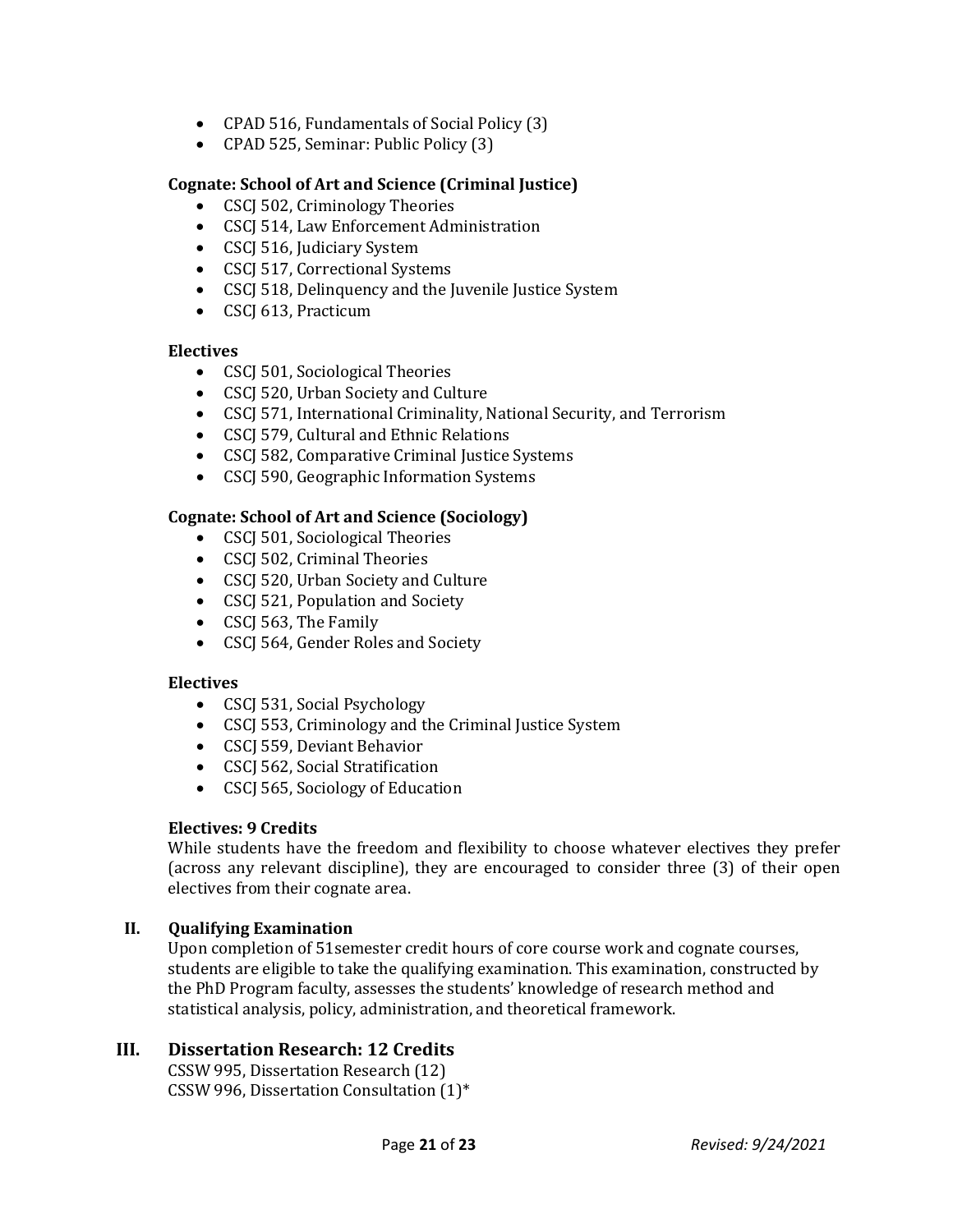#### **\*Required only for the student who has completed 12 hours of Dissertation Research but has minor corrections to make.**

#### **IV. Dissertation Defense**

The student will defend the dissertation to members of the dissertation committee and invited guests.

|                 |                                                                                              | <b>Year One</b>   |                 |                                                                                   |             |
|-----------------|----------------------------------------------------------------------------------------------|-------------------|-----------------|-----------------------------------------------------------------------------------|-------------|
|                 | <b>Fall Semester</b>                                                                         | cr                |                 | <b>Spring Semester</b>                                                            | $_{\rm Cr}$ |
| CSSW 900        | Historical Analysis of Social Welfare and<br><b>Professional Social Work</b>                 | 3                 | <b>CSSW 901</b> | Social Welfare and Professional Social<br>Work Policy Planning and<br>Development | 3           |
| <b>CSSW 910</b> | <b>Research Methods</b>                                                                      | 3                 | <b>CSSW 911</b> | Descriptive and Inferential Statistics                                            | 3           |
| <b>CSSW 913</b> | Doctoral Seminar I                                                                           | 3                 | <b>CSSW 914</b> | Doctoral Seminar II                                                               | 3           |
|                 |                                                                                              |                   |                 |                                                                                   |             |
|                 | <b>TOTAL</b>                                                                                 | 9                 |                 | <b>TOTAL</b>                                                                      | 9           |
|                 |                                                                                              | <b>Year Two</b>   |                 |                                                                                   |             |
|                 | <b>Fall Semester</b>                                                                         | cr                |                 | <b>Spring Semester</b>                                                            | $_{\rm Cr}$ |
| <b>CSSW 912</b> | <b>Evaluative Research and Multivariate</b><br>Statistics                                    | 3                 | <b>CSSW 921</b> | Planned Change in Complex<br>Organizations                                        | 3           |
| <b>CSSW 920</b> | Organizational Development                                                                   | 3                 | <b>CSSW 931</b> | Administration in Human Service<br>Organizations                                  | 3           |
| <b>CSSW 930</b> | Critical Analysis of Managerial Theories                                                     | 3                 | CXXX XXX        | Cognate Course I                                                                  | 3           |
|                 |                                                                                              |                   | CXXX XXX        | Cognate Course II                                                                 | 3           |
|                 | <b>TOTAL</b>                                                                                 | 9                 |                 | <b>TOTAL 12</b>                                                                   |             |
|                 |                                                                                              | <b>Year Three</b> |                 |                                                                                   |             |
|                 | <b>Fall Semester</b>                                                                         | cr                |                 | <b>Spring Semester</b>                                                            | cr          |
| CXXX XXX        | Cognate Course III                                                                           | 3                 |                 | Elective                                                                          | 3           |
| CXXX XXX        | Cognate Course IV                                                                            | 3                 |                 | Elective                                                                          | 3           |
| <b>CSSW XXX</b> | Graduate Elective V                                                                          | 3                 |                 | Elective                                                                          | 3           |
| <b>CSSW XXX</b> | Graduate Elective VI                                                                         | 3                 |                 |                                                                                   |             |
|                 |                                                                                              |                   |                 |                                                                                   |             |
|                 | <b>TOTAL</b>                                                                                 | <b>12</b>         |                 | <b>TOTAL</b>                                                                      | 9           |
|                 | <b>CSSW 995 Dissertation Research</b>                                                        |                   | <b>TOTAL 12</b> |                                                                                   |             |
|                 | CCCULOCC Discontation Consultation (to he tolers conserved ad unon completion of 12 hours in |                   |                 |                                                                                   |             |

**Plan of Study for the Doctor of Philosophy Degree in Social Work (72Credits)**

**CSSW 996 Dissertation Consultation ( to be taken as needed upon completion of 12 hours in CSSW 995)**

**\*Dissertation Research is taken during the time needed to complete the dissertation. The course is offered as a 3 or 6 hour course.**

**CSSW 900 Historical Analysis of Social Welfare and Professional Social Welfare Practice 3 Credits** This examines concepts, ideas/issues and theoretical approaches utilized in the study of social welfare policies in the United States and globally. A variety of theoretical approaches and perspectives are utilized to understand the rationale behind social welfare policies and how these policies impact the academic study and profession of Social Work in the United States. **CSSW 901 Social Welfare and Professional Social Work Policy Planning and Development 3 Credits** This course creates awareness of sequential policy development on several levels, as well as fosters understanding of administration procedures, techniques and interventions that may be employed in the implementation of policies and programs.

| ι μιυχιαπιν.                                                                                                                                                                                           |                                               |           |  |
|--------------------------------------------------------------------------------------------------------------------------------------------------------------------------------------------------------|-----------------------------------------------|-----------|--|
| <b>CSSW 910</b>                                                                                                                                                                                        | <b>Research Methodology</b>                   | 3 Credits |  |
| This course provides an in-depth understanding of descriptive and inferential statistics that enable students to master<br>the procedures of statistical analysis as used in the field of social work. |                                               |           |  |
| <b>CSSW 911</b>                                                                                                                                                                                        | <b>Descriptive and Inferential Statistics</b> | 3 Credits |  |